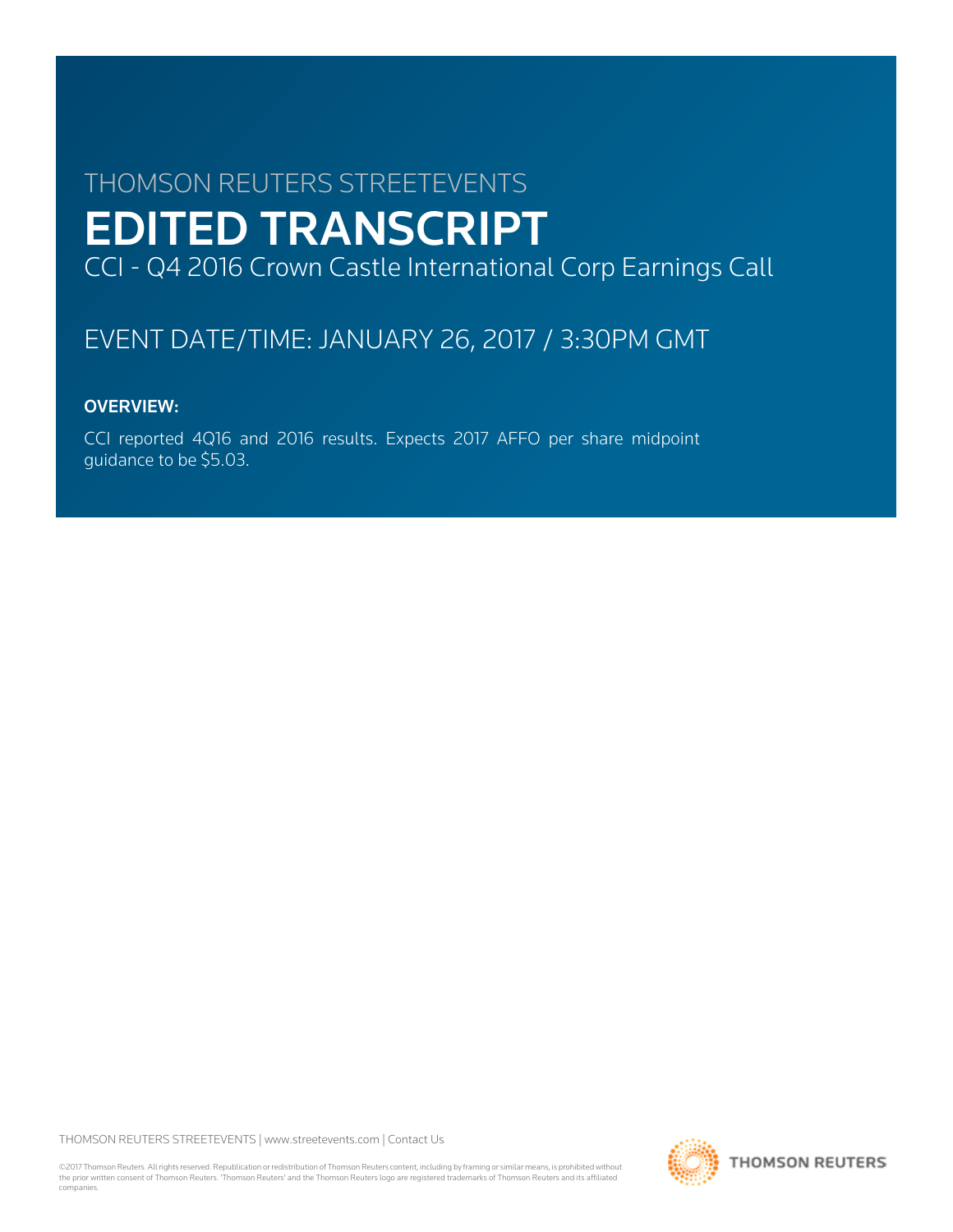# **CORPORATE PARTICIPANTS**

**[Son Nguyen](#page-1-0)** Crown Castle International Corp. - VP and Treasurer **[Jay Brown](#page-2-0)** Crown Castle International Corp. - CEO **[Dan Schlanger](#page-3-0)** Crown Castle International Corp. - CFO **[Daniel Schlanger](#page-9-0)** Crown Castle International Corp. - CFO

# **CONFERENCE CALL PARTICIPANTS**

**[Simon Flannery](#page-5-0)** Morgan Stanley - Analyst **[David Barden](#page-6-0)** BofA Merrill Lynch - Analyst **[Brett Feldman](#page-7-0)** Goldman Sachs - Analyst **[Philip Cusick](#page-7-1)** JPMorgan - Analyst **[Nick Del Deo](#page-8-0)** MoffettNathanson LLC - Analyst **[Richard Prentiss](#page-10-0)** Raymond James & Associates, Inc. - Analyst **[Jonathan Schildkraut](#page-11-0)** Guggenheim - Analyst **[Matthew Niknam](#page-12-0)** Deutsche Bank - Analyst **[Amir Rozwadowski](#page-14-0)** Barclays Capital - Analyst **[Matthew Heinz](#page-15-0)** Stifel Nicolaus - Analyst **[Robert Chatfield](#page-16-0)** New Street Research - Analyst **[Batya Levi](#page-17-0)** UBS - Analyst **[Mike McCormack](#page-18-0)** Jefferies LLC - Analyst **[Walter Piecyk](#page-18-1)** BTIG - Analyst **[Michael Bowen](#page-21-0)** Pacific Crest Securities - Analyst

# **PRESENTATION**

#### <span id="page-1-0"></span>**Operator**

Good day and welcome to the Crown Castle International fourth-quarter 2016 earnings call. Today's conference is being recorded. At this time, I would like to turn the conference over to Son Nguyen. Please go ahead, sir.

#### **Son Nguyen** - Crown Castle International Corp. - VP and Treasurer

Thank you, Alicia, and good morning, everyone. Thank you for joining us as we review our fourth-quarter 2016 results. With me on the call this morning are Jay Brown, Crown Castle's Chief Executive Officer; and Dan Schlanger, Crown Castle's Chief Financial Officer. To aid the discussion, we have posted supplemental materials in the investor section of our website at CrownCastle.com which we will refer to throughout the call this morning.

This conference call will contain forward-looking statements which are subject to certain risks, uncertainties, and assumptions, and actual results may vary materially from those expected. Information about potential factors which could affect our results is available in the press release and the risk factors section of the Company's SEC filings. Our statements are made of as today, January 26, 2017, and we assume no obligations to update any forward-looking statements.

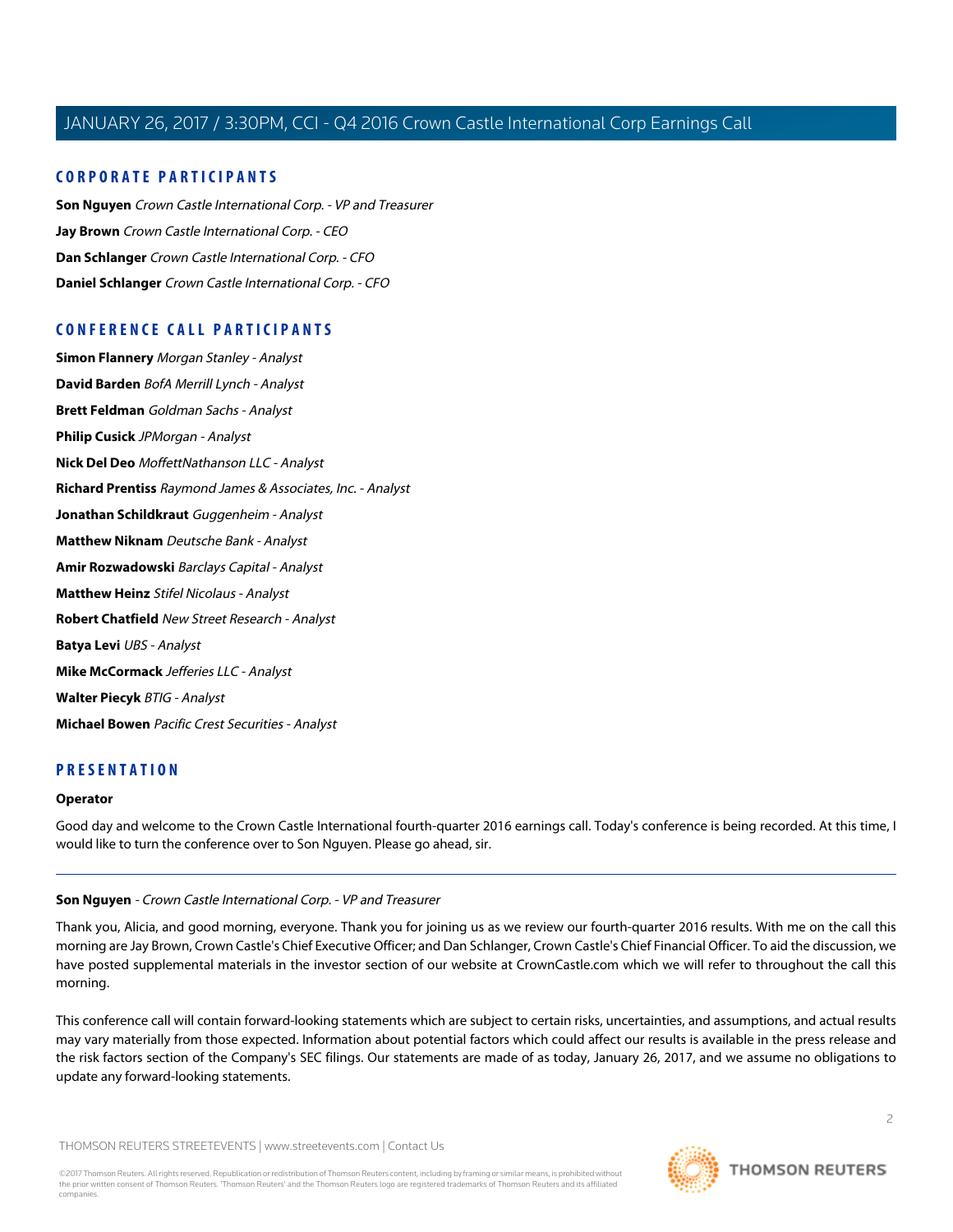In addition, today's call includes discussions of certain non-GAAP financial measures Tables reconciling these non-GAAP financial measures are available in the supplemental information package in the investors section of the Company's website at crowncastle.com. With that, I'll turn the call over to Jay.

# <span id="page-2-0"></span>**Jay Brown** - Crown Castle International Corp. - CEO

Thanks, Son, and thank you, everyone for joining us on the call this morning. As you saw from our earnings release, we finished 2016 on a strong note, delivering another quarter of great financial results. During 2016, we generated AFFO per share growth of 10%, and increased our dividends per share by 8%. These results exceeded our long-term annual growth target of 6% to 7%, as well as our initial expectations for 2016. We generated this growth by focusing on serving our carrier customers' needs as they seek to enhance network quality and capacity to meet the increasing demands for wireless connectivity.

Additionally, during the year, we continued executing on our strategy of allocating capital to build and acquire assets that we believe will drive long-term growth in our AFFO and dividends per share. Towards this end, we strengthened our leadership position in wireless infrastructure, both by adding towers through the TDC acquisition, as well as by increasing our fiber footprint and small cell capability by completing the integration of Sunesys and the acquisition of FiberNet, which closed earlier this month.

I'd like to thank all of our employees, both FiberNet and Crown Capital, who are working hard to ensure that the integration process goes well. Our early view of the operating performance of FiberNet is consistent with our underwriting assumptions for the acquisition.

Turning back to our results, as Dan will talk about in more detail, we increased our 2017 outlook to reflect higher expectations for our base business, as well as the inclusion of FiberNet.

Looking out beyond 2017, we believe a steady and healthy leasing environment, driven by the continued significant growth in mobile data, positions us to deliver long-term growth. Mobile data traffic in 2017 is expected to be roughly twice what it was consumed just two years ago in 2015. And by 2020, mobile data traffic is expected to be 6 times 2015's level, with the growth driven by a combination of factors, including the adoption of data-intensive applications, such as video streaming, and increasing number of connected devices and potential new applications, such as fixed wireless broadband.

In order to capitalize on this anticipated growth in mobile data, we believe that wireless carriers will continue to enhance and upgrade their network through cell site densification and deployments of additional spectrum for years to come. As the leader in shared wireless infrastructure in the US, we believe we are well-positioned to capitalize on the positive trends that we see in the industry, as the shared infrastructure model continues to represent the most efficient and cost-effective way for our carrier customers to deploy wireless infrastructure.

With our recently completed acquisition of FiberNet, our portfolio of wireless infrastructure across the top metro US market now consists of approximately 40,000 towers and 26,500 route miles of fiber supporting small cells. Towers remain the core element of wireless networks and the first option in network deployment, providing both coverage and capacity. Consistent with this, we anticipate a long runway of growth for our tower business driven by technology upgrades, deployment of additional spectrum, and cell site densification.

Importantly, there remains a substantial amount of spectrum yet to be deployed by our carrier customers across our wireless infrastructure, including AWS3, the build out of FirstNet, and spectrum from the current broadcast incentive auction. Additionally, our portfolio provides a substantial opportunity to drive organic growth and meaningful incremental returns from additional tenant leasing across those towers. Building on the foundation of a great tower business, we are investing in our small cell business, which we believe could represent an opportunity similar in size and returns as towers.

Today, our fiber footprint of 26,500 route miles provides us with significant growth potential in top metro markets such as Boston, Baltimore, DC, Chicago, Los Angeles, New York, Philadelphia and San Diego to name a few. In addition, FiberNet substantially strengthens our footprint in Miami and Houston, both markets where we are seeing significant small cell demand.

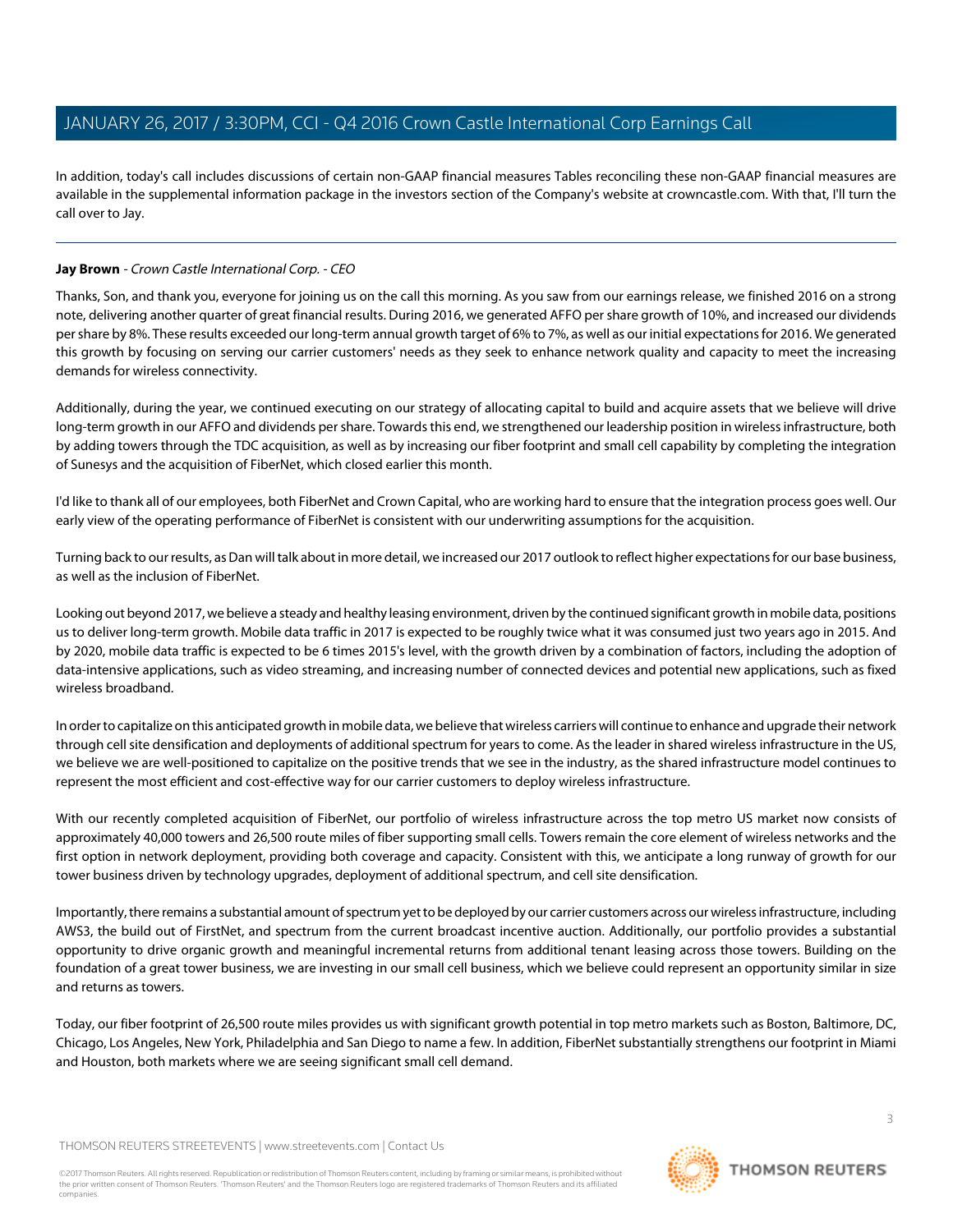The route uniqueness, density, and capacity of our fiber footprint, combined with our extensive real estate, network engineering, and node construction capabilities provide us with meaningful opportunities to generate attractive long-term returns. Our returns on small cells increase like towers as a result of the shared economic model and our ability to leverage our initial fiber investment for multiple tenants.

Today we are building small cell systems with initial yields of 6% to 7% that increased to low double digits with the second tenant and higher yields with the third and fourth tenants. Given the growth in small cells, as our carrier customers densified in network and deployed spectrum closer to their customers, the lease up of our fiber assets is occurring faster than we experienced on our towers at a similar stage of maturity.

With faster lease up and higher initial yields in towers, we have good reason to be optimistic about the future of our small cell investments. As the only shared wireless infrastructure provider with expertise at scale across both towers and small cells, we believe we are uniquely equipped to help wireless carriers deploy their networks. This enables us to drive organic growth and significant incremental returns on our existing assets while deploying capital towards attractive opportunities that we believe will extend and enhance our long-term growth in AFFO and dividends per share.

Our strategy, focus, and disciplined approach related to execution and capital allocation have driven significant growth in value creation, delivering over a decade of consecutive AFFO-per-share growth.

Looking ahead, I'm excited by the opportunity from prospects for Crown Castle. I believe we are well-positioned to create shareholder value with a unique combination of meaningful growth and high-quality predictable cash flow. I also believe that our current dividend yield of approximately 4.3%, combined with our targeted annual growth of 6% to 7% in dividends per share, represents a very compelling total return.

<span id="page-3-0"></span>As we start 2017, we're excited about the leasing activity we're seeing from customers, we're focused on increasing the returns on our portfolio, and we remain disciplined on looking for additional opportunity to drive long-term growth and dividends per share. With that, I'll turn the call over to Dan.

# **Dan Schlanger** - Crown Castle International Corp. - CFO

Thanks, Jay, and good morning, everyone. Capped off by solid fourth-quarter results, 2016 marked another terrific year for Crown Castle on several fronts. From a results perspective, we delivered 10% growth in AFFO per share, reflecting the attractive demand backdrop for our leading portfolio of wireless infrastructure and solid execution by our team.

With respect to our portfolio, we strengthened our access base with the acquisitions of TDC and FiberNet, the integration of Sunesys, and our continued investment in both towers in small cells. And we did all of this while increasing our financial flexibility, as we increased the average maturity of our debt, lowered our average interest rate, and achieved investment-grade credit ratings, which reflect the quality and stability of our business and cash flows.

Turning first to full-year 2016 results, as shown on slide 3, site rental revenues grew approximately 7%, or \$215 million, as compared to full-year 2015, including 6% growth in organic contribution to site rental revenues. Our full-year 2016 results for site rental gross margin, adjusted EBITDA, and AFFO per share increased by 8%, 5%, and 10% respectively as compared to full-year 2015 results.

Moving on to investment activities for full-year 2016, we invested \$557 million in acquisitions and \$874 million in capital expenditures, including \$90 million of sustaining capital expenditures. As Jay discussed, our discretionary investments are allocated toward opportunities in both our towers and small cell businesses that we believe will generate compelling returns and enhance the long-term growth in our dividends per share.

Additionally, during 2016, we returned significant capital to our shareholders through our quarterly common stock dividend, totaling \$1.2 billion in the aggregate, or \$3.65 per share, representing growth of 8% as compared to full-year 2015. We continue to believe that providing a portion of shareholder returns in the form of a dividend aligns well with our business, which is characterized by high quality, long-term recurring cash flows.

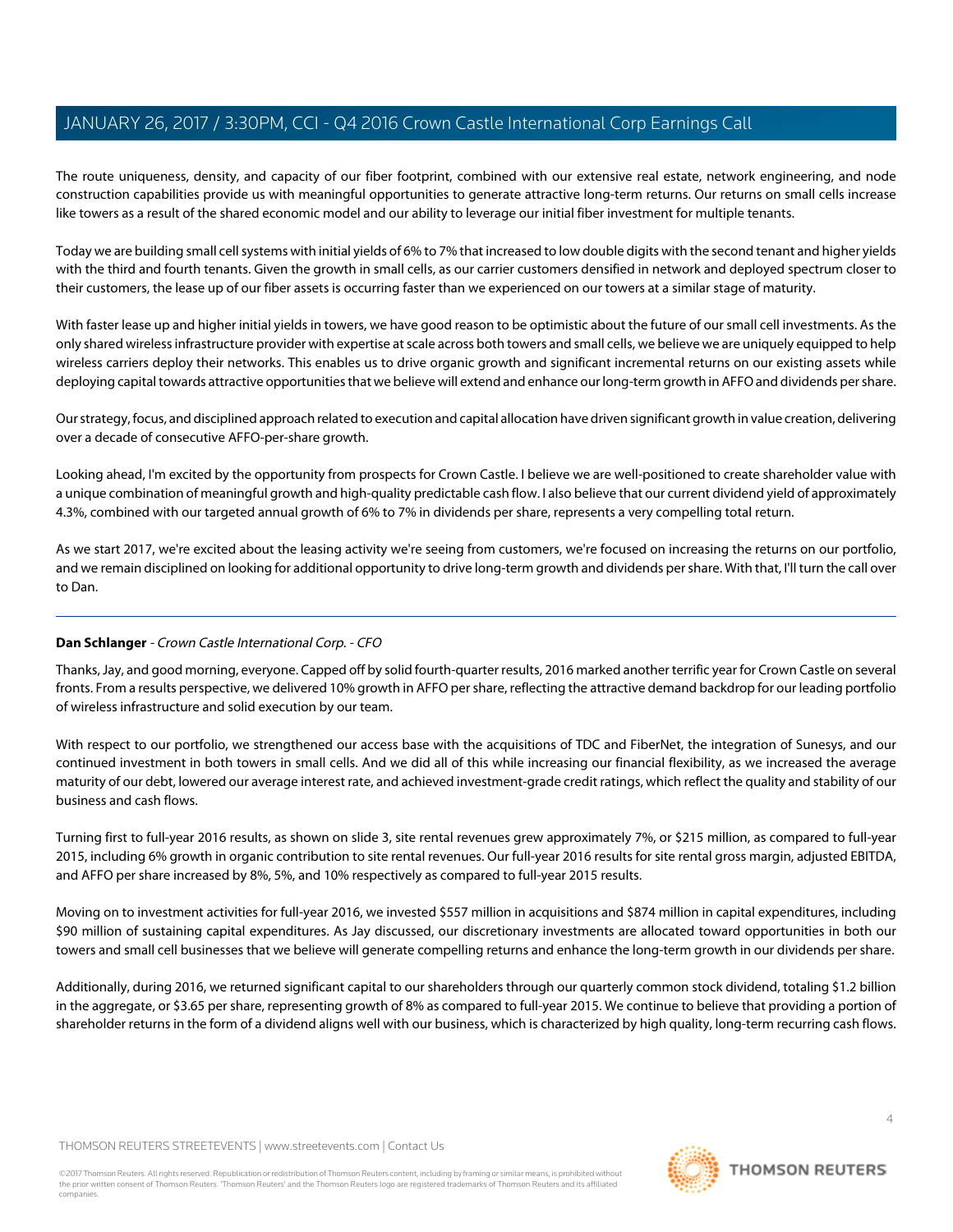Turning now to slide 4, we are increasing the full-year 2017 outlook at the midpoint for site rental revenues, site rental gross margin, adjusted EBITDA, and AFFO per share. Importantly, our improved outlook for 2017 reflects both an increase in our expected operating results exclusive of FiberNet, as well as the expected contribution from FiberNet, which closed earlier this month.

At the midpoint and compared to the previously provided full-year 2017 outlook, we have raised site rental revenues by \$154 million, site rental gross margin by \$115 million, and adjusted EBITDA by \$95 million. These improvements result in AFFO per share being \$0.02 higher than in our prior outlook.

Of the increases, FiberNet is expected to contribute approximately \$150 million to site rental revenues and approximately \$500 million to site rental gross margin. Additionally, general and administrative expenses related to FiberNet are expected to be approximately \$20 million.

Ignoring the contribution from FiberNet, on an apples-to-apples basis, we have increased our current outlook for site rental revenues, site rental gross margin, adjusted EBITDA, and AFFO as compared to our previously provided outlook for 2017. Our higher expectations for 2017 reflect the continued strength of our business and the healthy leasing environment we are seeing.

Turning to slide 5, I want to walk through the approximately \$206 million of expected growth in AFFO from 2016 to 2017 at the midpoint of our updated outlook. Moving from left to right, our expectation for organic contribution to site rental revenue growth remains unchanged relative to the previously to provided 2017 outlook at approximately \$155 million.

This expected growth in revenues is partially offset by an approximate \$20 million increase in operating G&A expenses, which represents a less than 2% increase as compared to 2016. This is particularly noteworthy since we expect to continue to build additional assets and increase our capabilities in small cell throughout the year.

Moving to the right, our expectation for services gross margin contribution of \$245 million during 2017 is unchanged from our previous outlook and is a reduction of \$25 million as compared to 2016. Our assumption for network services is that we return to more historical levels of capture rate from the elevated levels we experienced in 2016.

Continuing to the right, the impact associated with the conversion of the mandatory preferred stock remains unchanged from our previously provided outlook at \$44 million. This represents the amount of annual preferred dividends we paid in [2016] that we are no longer obligated to pay in 2017 as a result of the conversion that took place in November of 2016.

And finally, 2017 AFFO growth is expected to be positively impacted by approximately \$55 million on a net basis from other items. Relative to our previously provided 2017 outlook, the \$55 million impact incorporates the benefits of FiberNet, partially offset by higher interest expense from the debt acquisition financing of FiberNet and from higher expected LIBOR rates during 2017. With both an increase in the expected operating results in the base business, and the contribution from FiberNet, we are increasing full-year 2017 outlook for AFFO per share from \$5.01 to \$5.03, representing approximately 6% growth when compared to full-year 2016.

As Jay discussed, we remain excited about the long-term opportunity in front of Crown Castle as we have turned the page on another successful year for the Company in 2016. We believe our portfolio of towers and fiber-based small cell systems, combined with industry-leading expertise and delivering shared wired infrastructure at scale presents us with a tremendous opportunity to both meet our customer carriers -- our carrier customers' needs as they continue to build out their wireless networks and to create long-term value for our shareholders. With that, Alicia, I'd like to open the call to questions.

# **QUESTIONS AND ANSWERS**

**Operator**

Thank you, sir.

THOMSON REUTERS STREETEVENTS | [www.streetevents.com](http://www.streetevents.com) | [Contact Us](http://www010.streetevents.com/contact.asp)

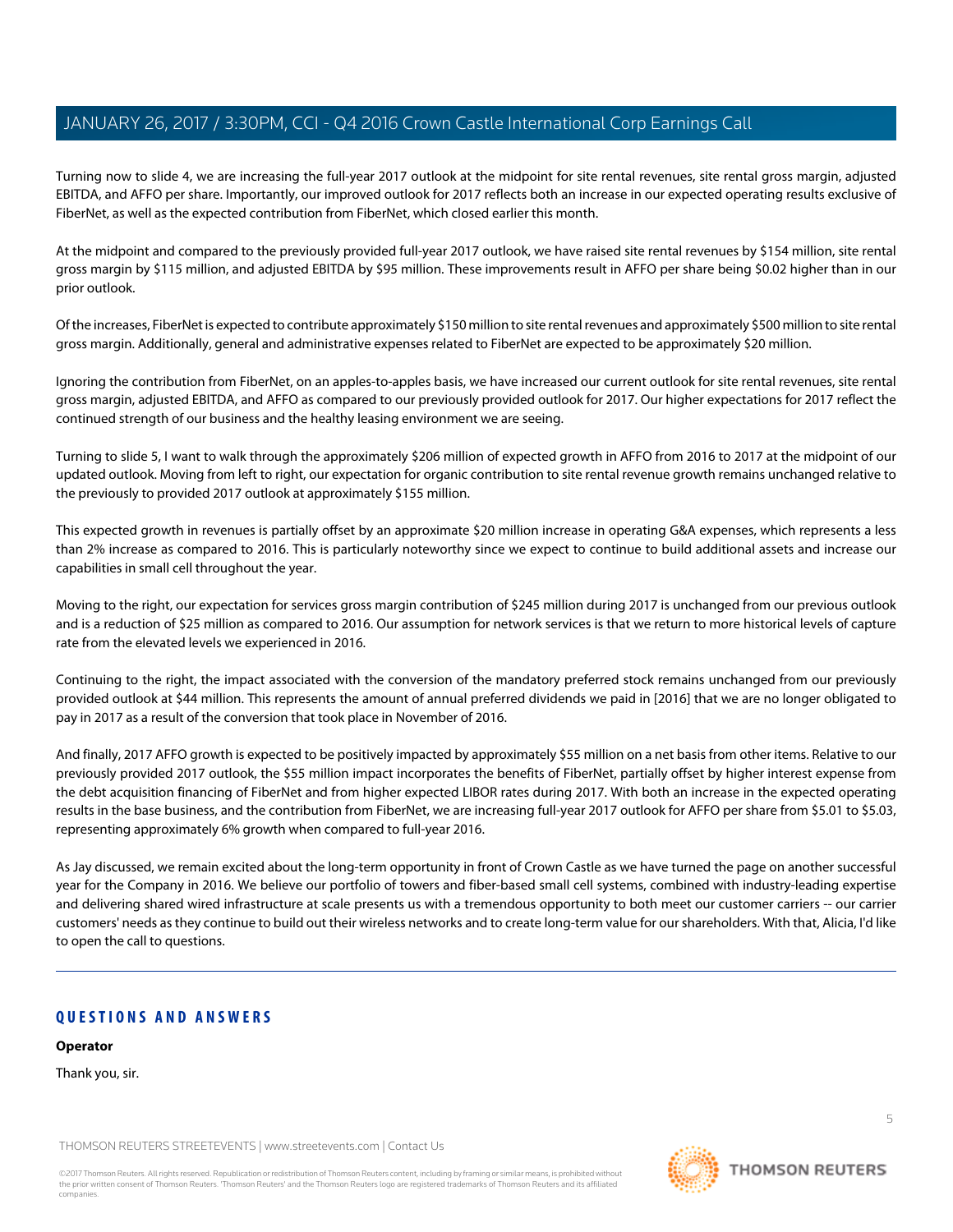(Operator Instructions).

Simon Flannery, Morgan Stanley.

# <span id="page-5-0"></span>**Simon Flannery** - Morgan Stanley - Analyst

Thanks very much. Good morning. Jay, I think you touched on the opportunities from FirstNet, AWS, 3WCS; can you just give us a little bit more color about where we are in those processes and if FirstNet is awarded say in March, how does that flow through FY17, FY18, FY19, et cetera -- your perspective on that? I know some of the carriers are sort of -- been waiting for some of these bands to get into the devices, into the iPhones, before they move too aggressively. So any more color more color on that, and how that impacts leasing first-half versus second-half would be great. Thanks.

#### **Jay Brown** - Crown Castle International Corp. - CEO

Thanks for the question, Simon. We have not embedded any of that in our forward guidance for FY17. As we talk about things like FirstNet and the spectrum auction, those would affect and help our long-term forecasts, and one of the things that has been true about our business for a long period of time is anytime there is new spectrum that is deployed across the network, it results in additional leasing for us. And so we look at it and believe that gives credence to our view that there is a long runway of growth in the business as that additional spectrum begins to be deployed.

#### **Simon Flannery** - Morgan Stanley - Analyst

On the side of timing, first half second half of leasing?

#### **Jay Brown** - Crown Castle International Corp. - CEO

Yes, the year is backend loaded as a typical year is in the tower business. Typically in most years, it's about 40% in the first half, 60% in the 2nd half, and this year looks very similar to a typical year.

#### **Simon Flannery** - Morgan Stanley - Analyst

And are the carriers, are they each going to continue at the same pace that they were at? Like some of them being pretty active but other ones being pretty quiet?

#### **Jay Brown** - Crown Castle International Corp. - CEO

We're seeing activity across all of the carriers and it is levels that are very similar to what we saw in 2016 as our estimation. So in total, as we talked about, we think our revenue growth will be in the neighborhood of about \$90 million on the tower side and about \$70 million from small cells and we think the year is going to stack up in terms of revenue growth very similar to what we saw in 2016.

#### **Simon Flannery** - Morgan Stanley - Analyst

Great. Many thanks.

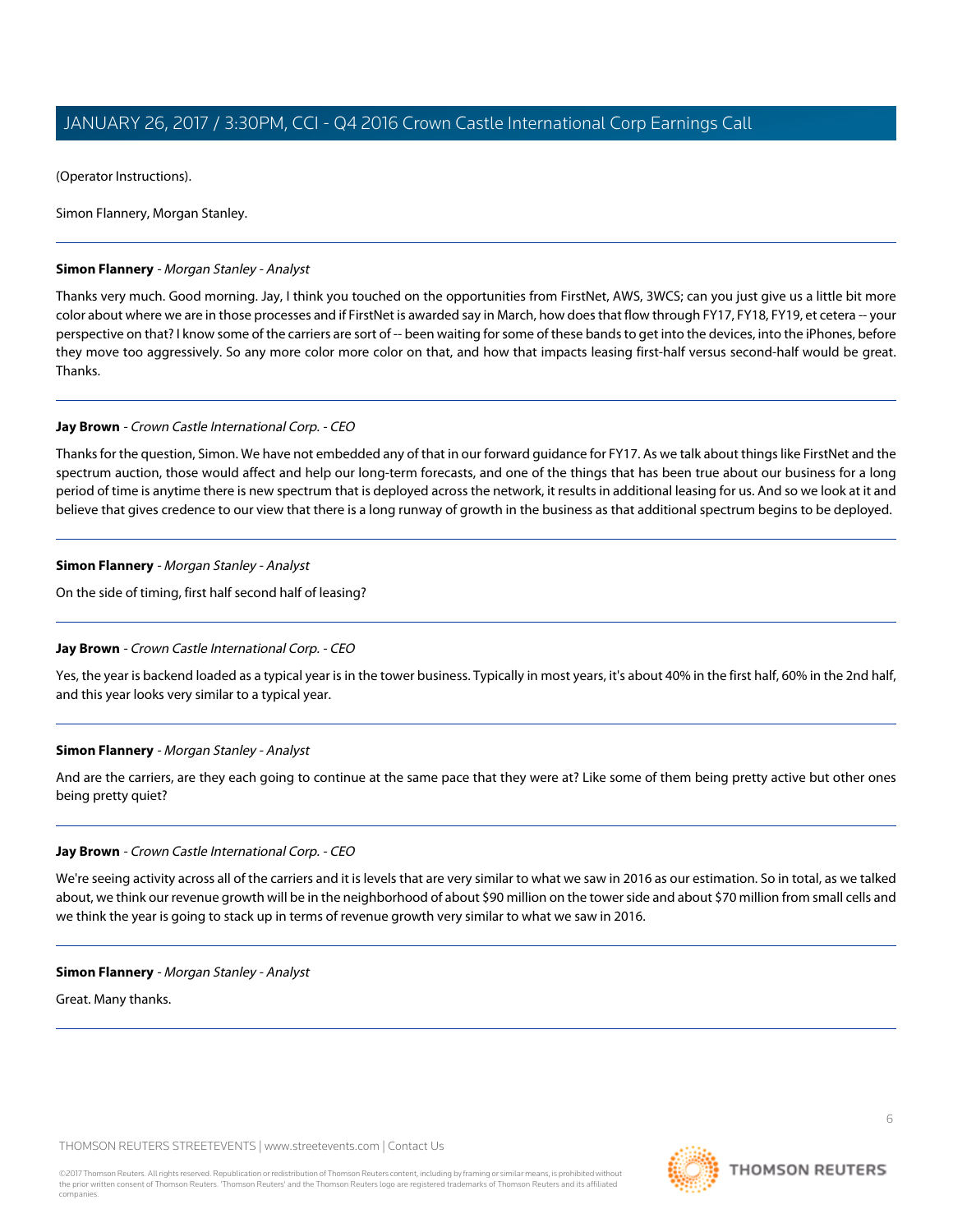# **Operator**

David Barden, Bank of America Merrill Lynch.

# <span id="page-6-0"></span>**David Barden** - BofA Merrill Lynch - Analyst

Hey, guys. Thanks for taking the questions. First I was just looking at the slight increase in the midpoint churn expectations for FY17 and I was wondering if you could talk a little bit about the source of that. Is it just timing or is it -- some people would fear that maybe you are seeing some sort of abandonment from some of the higher-cost leases?

And I guess second, if I could, I guess Jay, I know you are trying to be -- you are kind of tentative to talk about things, but AT&T on their call talked very specifically about rolling out AWS3, maybe backfilling AWS1, working with FirstNet to layer on new rad centers and their 700 megahertz D block, and Sprint has been talking about CapEx increases this year as their permitting process for small cells is starting to kind of flow through. T-Mobile's been talking about trying to get aggressive on deploying 600 megahertz as soon as they win the auctions and the auction seems to be ending sooner than expected. So it does feel like there is a lot more moving parts this year than last year, and I guess certainly because you have a services component and you've been hearing that AT&T is pre-positioning their turf vendors to get ready for this big bill, can you give us some sense of what things on the ground you are actually seeing that would validate getting maybe a little more excited about the back half of the year? Thanks.

# **Jay Brown** - Crown Castle International Corp. - CEO

Dave, I will take the first one on churn. Basically what we did is we pulled up the bottom of the range. There is no real difference in what we see going forward from what we have seen before. It's tightening up the range a bit from what we have seen, and I don't think there is anything you can read through to what the carrier activity is specifically. Just more understanding of what is going on and more conversations and thoughts around tightening the range a bit.

# **Dan Schlanger** - Crown Castle International Corp. - CFO

Yes, Dave, on your second question. It's obviously very early in the year. On the landscape of conversations that are going on among the carriers and what they said publicly, those are all positive milestones that you are speaking about, and as we go through the course of the year we may need to update where we are today, but at this point we see the year stacking up pretty similarly to the way we saw in 2016.

And one of the things I would just draw everyone's attention to is the nature of our business. We have a lot of predictability around the cash flows, and so as we sit here, as we go into any given year, most of the leases that we will sign on that will impact our financial results, we've got those basically circled and know where they are. By this point in the year. And so the opportunity to outperform in any given year, or underperform, is relatively low. And the activities that you spoke about, those are likely to be impactful and positive as we start to think about our 2018 results and beyond.

We will certainly update everyone as we go through the course of the year and if some of those start to materialize and start to impact leasing, I think those are more likely to impact our run rate activity as we go into 2018 than they are necessarily to impact our financial results for FY17.

# **David Barden** - BofA Merrill Lynch - Analyst

Great. Thanks, guys.

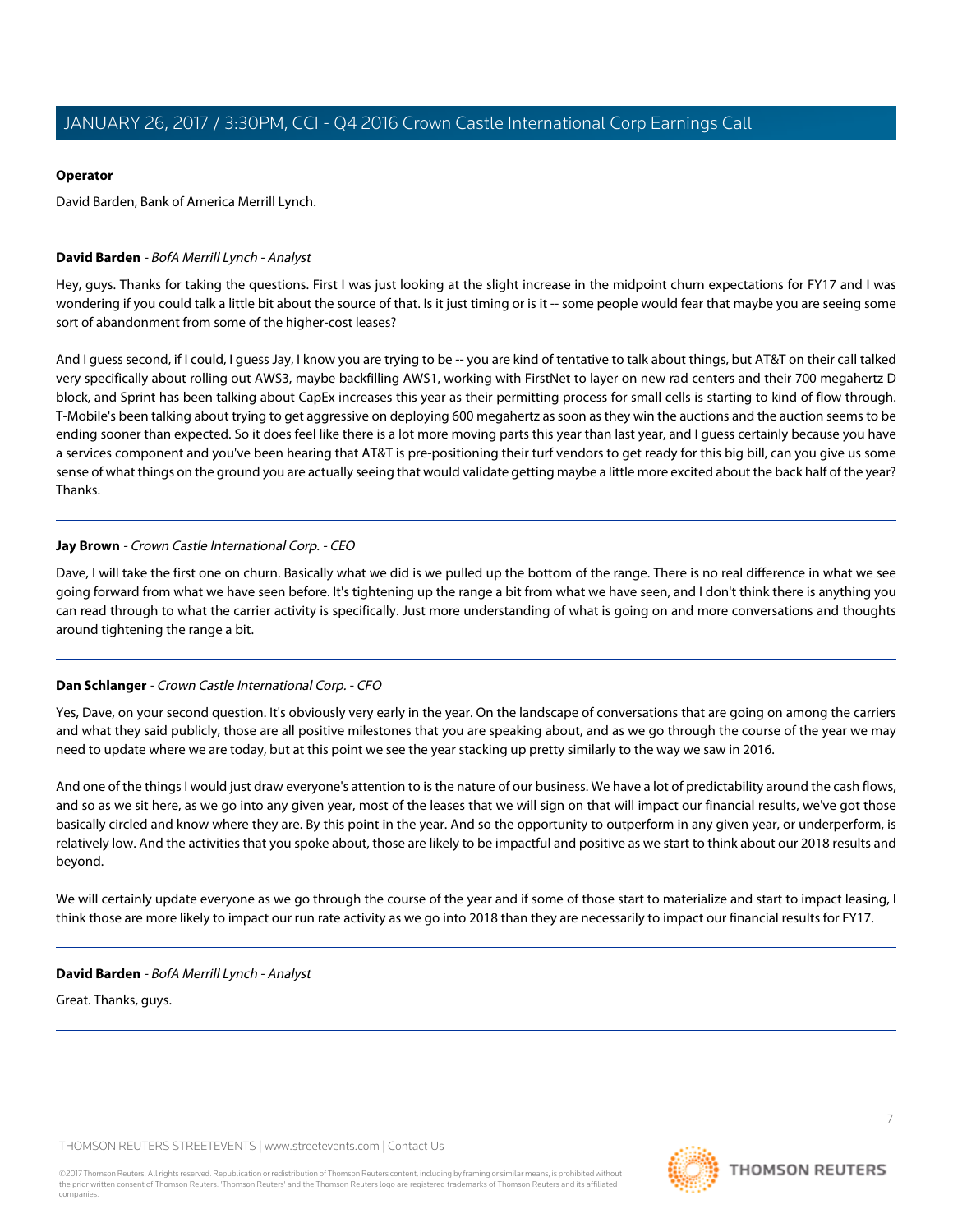### **Operator**

Brett Feldman, Goldman Sachs.

# <span id="page-7-0"></span>**Brett Feldman** - Goldman Sachs - Analyst

Thanks for taking the question, it's kind of a big picture one. We look at the way the sector is sort of changing before our eyes, just the US telecom cable sector and more consolidation obviously and continued growth in data traffic. I am wondering if it's caused you to have some big picture conversations around what type of Company you are supposed to be to be positioned for this? You've obviously made a decision that being in the small cell business is a nice complement to what you were already doing in towers, and I think we are starting to see some benefits there. But as you spend more time operating fiber networks and engaging with customers, are you thinking that perhaps there is a broader infrastructure model that you guys can be pursuing? And if you do, what is the ultimate way you think about whether those types of deals would make sense for you? Is at all about growing the dividend or is there other considerations that weigh heavily as you evaluate your M&A funnel and really the strategic direction of the Company?

# **Jay Brown** - Crown Castle International Corp. - CEO

Brett that's a great -- that's a good question. I appreciate you asking it. From a broad, from a broad perspective, our business is a shared infrastructure model. And that shared model has been through a number of economic downturns, consolidations, technologies shift, and it has through all of those cycles and movements delivered really strong returns and growth because it's the most effective and cost efficient way to deploy wireless networks. And as we consider sort of our strategic focus, we believe we are best aligned by continuing to keep that our core focus as a business.

As we watch the landscape, and we do, we are trying to position ourselves as that shared infrastructure provider. And where we found the most benefit has been historically towers, and we believe small cells are very similar to that.

There may be opportunities for both us to use our towers and our real estate assets as well as the fiber underlying the small cells. We may find opportunities for additional revenue growth, and we are happy to consider those, and to the extent they can increase the returns in yields we will pursue them. But the primary focus is today around wireless for both towers and small cells. And all of the conversations that you reference are encouraging to us because they indicate the comments that I was making around the expectation of continued growth in data, wireless data, and we think those trendlines are very supportive of our underlying focus on towers and small cell.

# **Brett Feldman** - Goldman Sachs - Analyst

Great. Thanks for that color.

# <span id="page-7-1"></span>**Operator**

Phil Cusick, JPMorgan.

# **Philip Cusick** - JPMorgan - Analyst

Yes, thanks. Following up on Brett's question, can you dig into what is going on in the Sunesys and the new business in terms of enterprise sales? Sunesys had a sales force when you bought it and we've talked about them selling not only that but your legacy fiber, what is happening there? Is there any momentum and how do you think about that changing in 2017?



8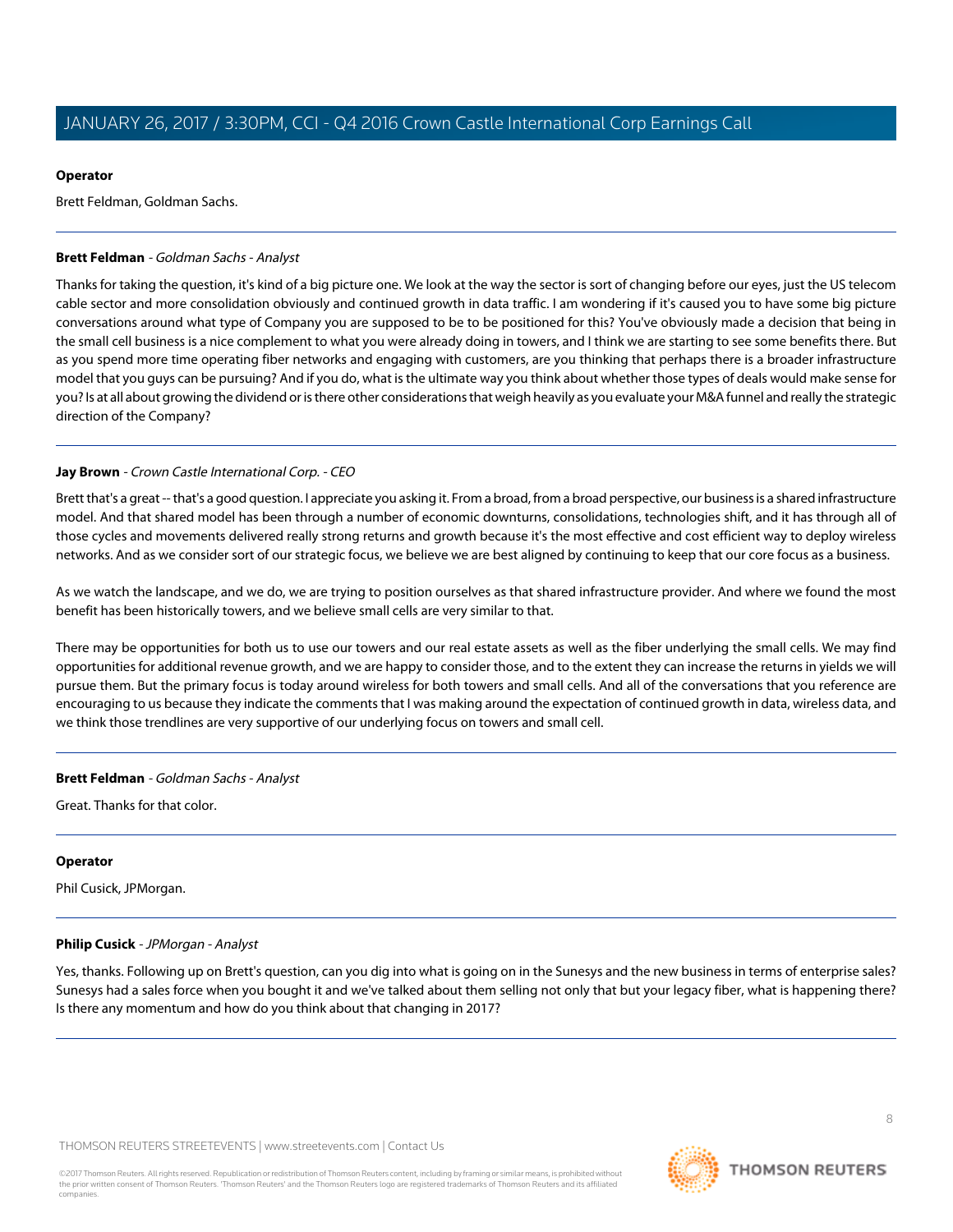### **Jay Brown** - Crown Castle International Corp. - CEO

Yes, we have found, as we touched on before, we have found some opportunity to use the fiber that we have acquired for some enterprise services in places where we have a dense urban fiber footprint. Our focus and analysis around what fiber is interesting to us is driven by the opportunities that we see on the small cell side, but to the extent that we can use the pipe in a shared infrastructure model in a way that drives additional returns and yields from fiber services in certain cases, we think that makes sense.

Obviously there was a tremendous amount of expertise that we received in the Sunesys acquisition up in the northeast in several markets. The same thing is true, as I mentioned, some FiberNet in the South Florida market as well as in Houston. And so we believe there will be opportunities there, but the main strategic focus is around small cells and around the edges that expertise enables us to increase the yield on the asset.

#### **Philip Cusick** - JPMorgan - Analyst

Has there been a lot of momentum in doing that, or any sort of increased amount of investment there? Or is it moving along slowly?

# **Jay Brown** - Crown Castle International Corp. - CEO

It is very limited capital investment on that front. And the momentum, I would describe as being fairly consistent with what their historical practice has been around being able to use that fiber for those fiber services.

# **Philip Cusick** - JPMorgan - Analyst

Okay. Thanks, guys.

# **Jay Brown** - Crown Castle International Corp. - CEO

You bet.

#### <span id="page-8-0"></span>**Operator**

Nick Del Deo of MoffettNathanson.

#### **Nick Del Deo** - MoffettNathanson LLC - Analyst

Thanks for taking my question. I wanted to ask about your underwriting for the FiberNet deal. When you've done large tower transactions in the past, you've generally indicated they are predicated on securing something like one tower -- or sorry, one tenant over 10 years to make the math work, or something along those lines. With respect to FiberNet, what is the business pace required both for the business you assumed as well as for the small cell volumes you are going to layer on top?

#### **Jay Brown** - Crown Castle International Corp. - CEO

Yes, Nick. Thanks for the question. Typically, we are assuming on the small cell side about one tenant over a ten-year period of time is roughly our underwriting assumption in these acquisitions of fiber. We obviously believe there could be a lot greater upside than that to these fiber assets, but that's what we are roughly underwriting in both the FiberNet acquisition as well as the Sunesys acquisition.

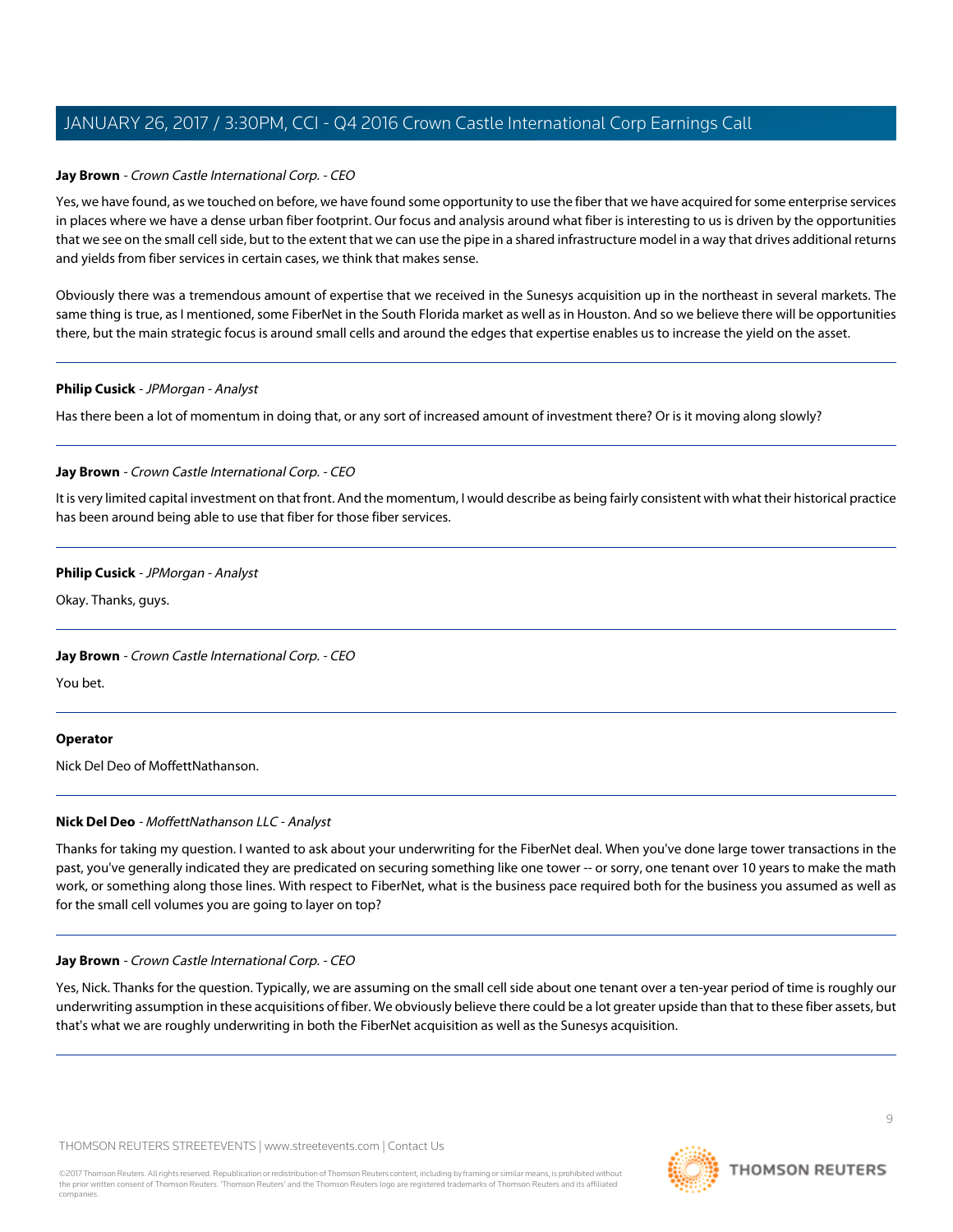# <span id="page-9-0"></span>**Daniel Schlanger** - Crown Castle International Corp. - CFO

And Nick, just before you get on, we have been seeing faster than that lease up, is what Jay mentioned earlier. So we think that those assumptions we could probably outdo, but for now the underwriting has been based on that small cell demand at that pace.

### **Nick Del Deo** - MoffettNathanson LLC - Analyst

Okay. For the existing business you assume some sort of modest growth rate staked in?

#### **Jay Brown** - Crown Castle International Corp. - CEO

We basically assume that business is roughly flat. There are some growth assumptions in some cases depending on the location and the market, but the returns are being driven by small cells.

#### **Nick Del Deo** - MoffettNathanson LLC - Analyst

Okay. Great. And in a similar vein, these deals are partially about capital avoidance; in the past you've talked about investing something like \$100,000 net per node that you roll out. How far does that fall in markets where you've acquired these big fiber inventories in advance?

# **Jay Brown** - Crown Castle International Corp. - CEO

It falls significantly because the fiber is very similar to a Tower. So the analogy when we look at small cell business. Fiber is the tower, and in the tower business we would typically describe a rad center, that's a level on the tower where the tenant would install their equipment. In the small cell, in small cells, a installation of a small cell node is like a rad center on the tower.

So we are leveraging the assets, the fiber, and then adding small cell nodes across that fiber to drive the return. And to the extent that the fiber is acquired through one of these acquisitions or it is previously built for another application, then we are adding additional tenants to that fiber and I talked in my comments about the incremental returns. If we're building it from scratch we are in the neighborhood of an initial investment of about 6% to 7%, which is about where we acquired Sunesys and FiberNet. And then we are adding to that additional tenants, which moves the return with one tenant into the low double-digits on a yield basis and then the 3rd and 4th tenant take the returns well beyond that.

# **Nick Del Deo** - MoffettNathanson LLC - Analyst

Okay. Great. Maybe one quick one and then I will hop off. Small cell network services revenue jumped a lot in the quarter. Any comments that are behind that or if it's a leading indicator for the segment?

#### **Jay Brown** - Crown Castle International Corp. - CEO

No. It is really how we get there is we have equipment that we buy on behalf of our customers and we get a small margin on that, and that's the services you see in the small cell business. It's just a reflection of the activity we had in the quarter, which we have talked about before. There was a high level of activity in small cells in the fourth quarter and that's where we saw that service is coming from.

#### **Daniel Schlanger** - Crown Castle International Corp. - CFO

Nick, sometimes what we also see is the carriers come back and optimize their networks, their existing small cell networks. They will pay us to perform a service where we will analyze re-optimizing those networks. And ultimately, that looks like, to your question about co- location, as they

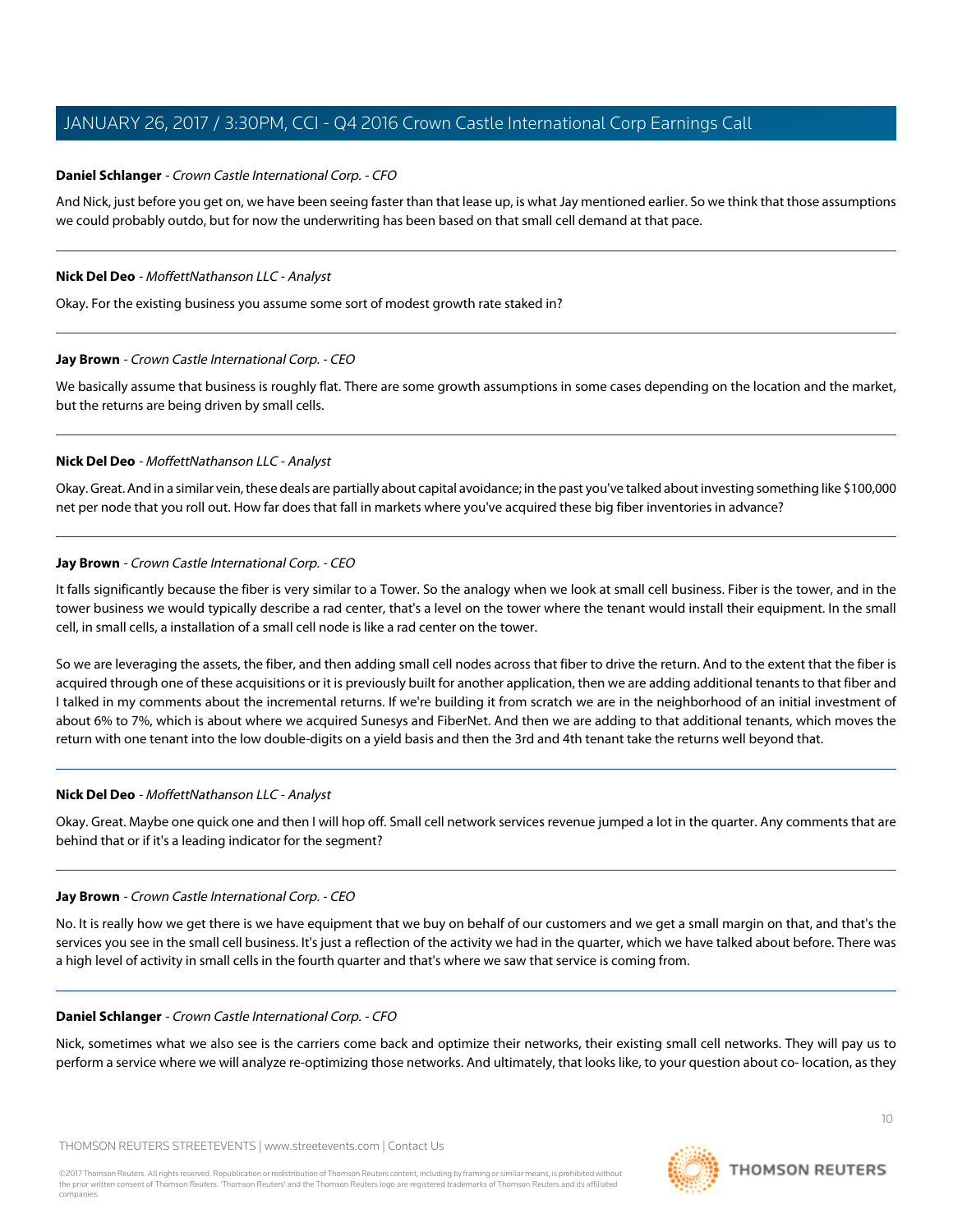go through that optimization process they end up coming back and adding additional nodes across the fiber or adjusting the network slightly which results in us getting some services fees from them.

# **Nick Del Deo** - MoffettNathanson LLC - Analyst

Okay. Great thanks so much, guys.

#### **Operator**

Ric Prentiss, Raymond James.

#### **Jay Brown** - Crown Castle International Corp. - CEO

<span id="page-10-0"></span>Hi, Ric.

# **Richard Prentiss** - Raymond James & Associates, Inc. - Analyst

Thanks, good morning guys. A couple of questions. One on FirstNet. What would cause the FirstNet equipment to trigger a new rad center? Would it be like a co-location versus being able to slip into an existing rad center and come in as an amendment activity? In other words, I think back in the day when Spring and LightSquared were thinking of doing stuff, it was seen as being more amendment activity. Just wondering how are you viewing FirstNet's opportunity when it does start materializing?

# **Jay Brown** - Crown Castle International Corp. - CEO

Ric, I think at this point it's probably too early to be able to answer that question. We really need to know ultimately who is going to be the provider and the distributor of the service, and then you need to understand the network that they want to build. It is probably too early to really be able to comment on that.

# **Daniel Schlanger** - Crown Castle International Corp. - CFO

Both of them are good for us, though, obviously. There is a meaningful -- if they are deploying brand-new spectrum in that kind of scale nationwide and it's an amendment, that would be great for us, if it's a new installation, that would be good as well.

#### **Richard Prentiss** - Raymond James & Associates, Inc. - Analyst

Right but there's nothing contractually that says they have to go to a new rad center if it is spectrum that they don't own?

#### **Jay Brown** - Crown Castle International Corp. - CEO

No. Whenever there is a transaction like this or new deployment, we will sit down with them and understand what their needs are and we will try to structure something that makes the most sense for both parties. There have been times, you brought up one with LightSquared years ago, where there was a co-planing arrangement where they wanted to go on the same level on the tower. There have been other occasions that I could point to where they wanted a separate installation and the separate rad center on the tower. We would have to just understand a lot more and then work with them on what makes the most sense.

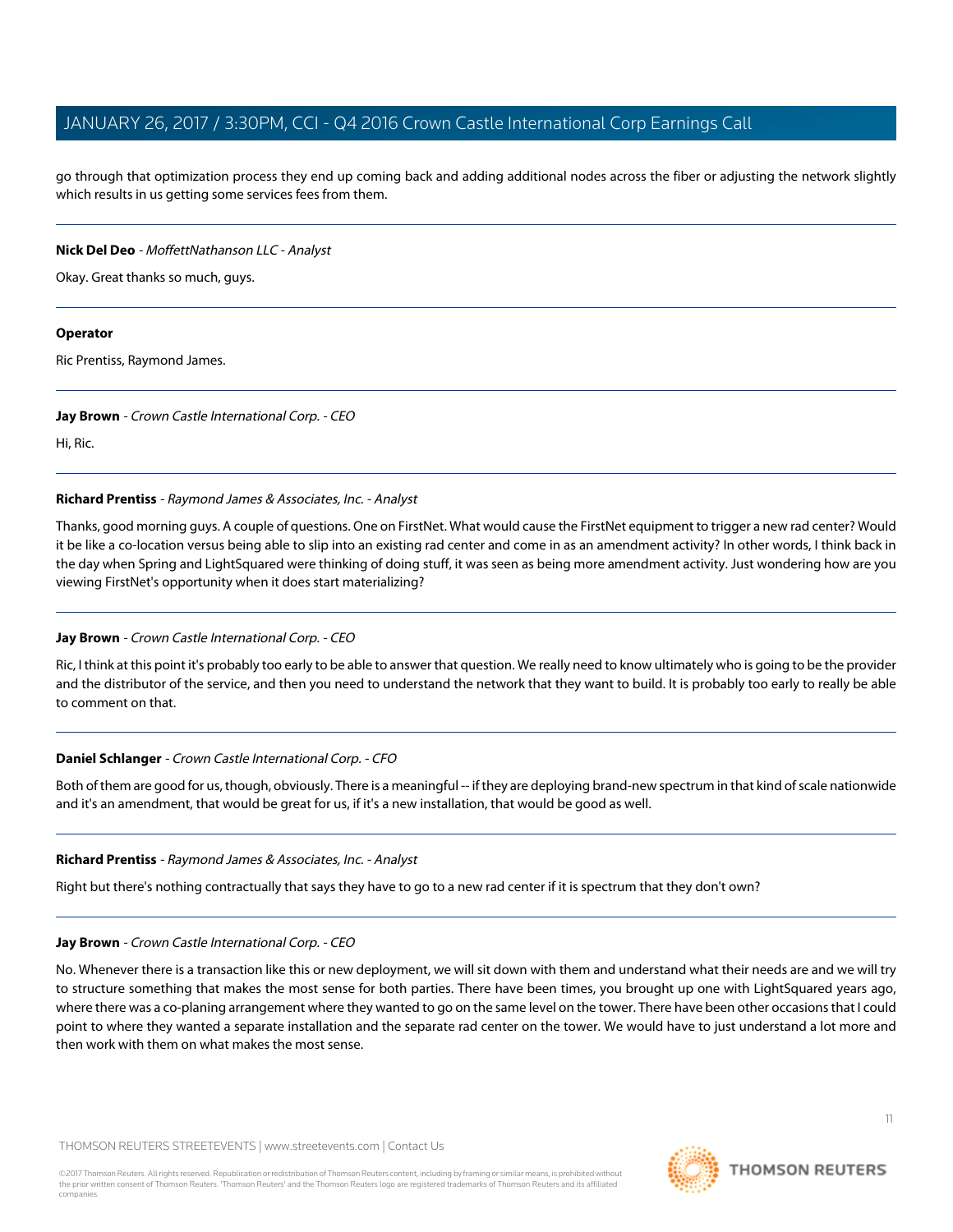# **Richard Prentiss** - Raymond James & Associates, Inc. - Analyst

Okay. And then just given all of the convergence and consolidation that others have mentioned on the call, can you update us just on what your Sprint T-Mobile overlapping exposure is, and remaining life of leases? Maybe also just what percent of revenue AT&T represents in year-end 2016?

# **Jay Brown** - Crown Castle International Corp. - CEO

Okay so, each of Sprint and T-Mobile are around 6% on overlapping sites, and we have about 5 or 6 years left on both of those contracts. So what we think is that if the two of them were to get together, the implication would be that they want to compete on network quality, and to do so they would have to increase their investment in their networks. Not try to minimize the number of towers they would be on. As has historically been the case, we see that consolidation doesn't equate to them coming off every tower they possibly could because they are really trying to invest in the network. AT&T I think is 28% of revenue for 2016, and you can see that in our supplement.

# **Richard Prentiss** - Raymond James & Associates, Inc. - Analyst

Okay. Great. One final quick one. Since you closed FiberNet earlier this month, a large portion of that was funded with the equity raise back in November, but I assume you used some debt. Can you let us know what kind of debt placement you did to handle the remaining portion of the cash for FiberNet?

# **Jay Brown** - Crown Castle International Corp. - CEO

Right now it's on our revolver and we have not said how exactly we would fund that overall in the future. But it is in -- right now it's just [part] on our revolver.

# **Richard Prentiss** - Raymond James & Associates, Inc. - Analyst

Thanks so much. It looks like it can be an exciting FY17 and FY18. Thanks, guys.

#### **Jay Brown** - Crown Castle International Corp. - CEO

Thanks.

#### <span id="page-11-0"></span>**Operator**

Jonathan Schildkraut, Guggenheim.

# **Jonathan Schildkraut** - Guggenheim - Analyst

Great, thanks for taking the questions, fitting me in here. Two if I may. The first is yet another follow-up on the fiber or small cell business. You guys have done a bunch of acquisitions here and the business has a bunch of different revenue streams. Is it fair to assume that all of the acquired revenue streams flow into the small cell business? And then sort of as a derivative question, you know, is there anything we should know about that legacy business characteristic-wise, churn, contracts, things like that which would distinguish it from sort of the business that you are organically building on top of that asset?

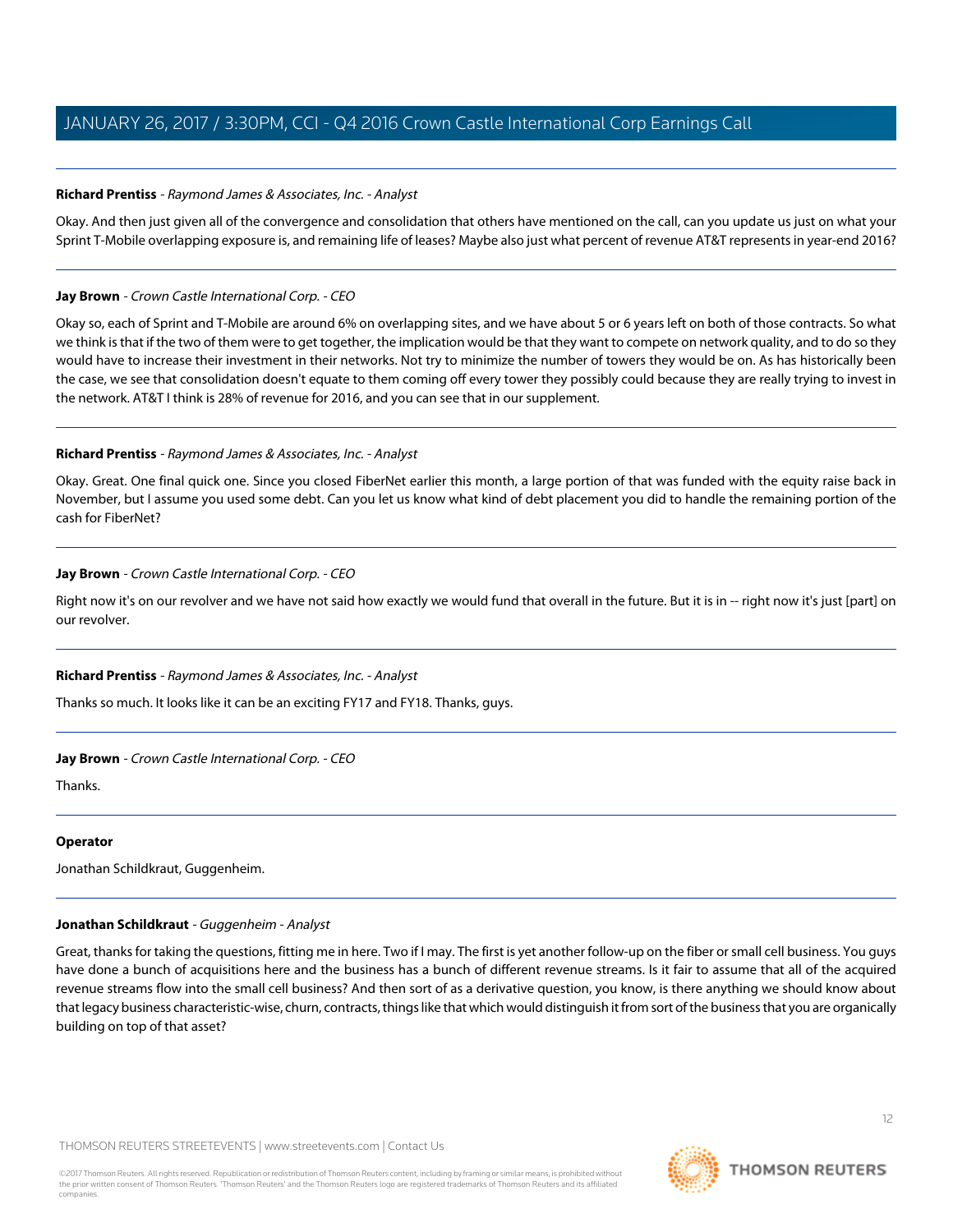And then my second question and I know you guys have addressed this in one form or another in the past, but considering the amount of work that is potentially in the pipeline from US carriers whether it is FirstNet, AWS3, WCS or other sort of spectrum rollouts, you guys have been very open, sort of the MLA process in the past, and again this one seems like it would be fairly complex relative to some of the stuff we have seen historically. Is there any desire, conversations, thoughts about new MLAs? Thanks.

# **Jay Brown** - Crown Castle International Corp. - CEO

Sure. On the first question, I would not distinguish the revenues or cash flows on those businesses from our small cell business. Any of the revenues that you are referring to specifically, to your question -- that is included in the small cell segment. So those revenues and cash flows flow through that. We are excited about that business, believe it's a good business, we believe it is recurring and do expect on some level we can grow it in some ways as I spoke to in my earlier comments.

On the MLA process, I'm assuming that you are referring to what was done in the past in some occasions where carriers have been willing to commit to certain levels of activity and then effectively paying for that ahead of their anticipated work. You know, Jonathan, those agreements worked out really well for us financially and we were pleased with the outcome. I believe our carrier customers were pleased with that because it gave them greater certainty and expedited the process of getting on towers, so we would certainly entertain those agreements again, and if we were to do them then they would have to make financial sense for us and accomplish the same goal for the carriers. So we would be open to them.

I view those frankly in hindsight having done a couple of them with multiple carriers over a lot of different years, at the end of the day, I think financially they worked out well for us and they accomplished the purpose the carriers were looking for in terms of expediting activity. So if those two things aligned again, it would probably make sense. But we may just do it as we do it on a normal basis of just taking leases as they come and obviously that works well for both parties as well. We have to see how it develops, but we leave it open as an opportunity.

#### **Jonathan Schildkraut** - Guggenheim - Analyst

Thanks, Jay. I appreciate it.

#### <span id="page-12-0"></span>**Operator**

Matthew Niknam, Deutsche Bank.

#### **Matthew Niknam** - Deutsche Bank - Analyst

Hi, guys. Thanks for taking the question. One on fiber in strategy. If you could maybe talk about your appetite for further expanding the fiber and small cell front, just having closed FiberNet, and given where you are on leverage and a rising rate environment. And then just one housekeeping item on tower site rental expenses. They ticked up about \$5 million sequentially and they have usually been down seasonally in 4Q so if you could shed some more light on what went on there? Thanks.

#### **Jay Brown** - Crown Castle International Corp. - CEO

Matthew, on your first question, we are, as we've talked about lots of times -- when we look at investments, and whether that's capital investment, capital expenditures that we would do on a quarterly basis and report, or larger acquisitions, the filter through which we run those is whether or not they increase long-term dividends per share. And so if we have the opportunity to invest in additional fiber, which we're certainly looking for and seeking out opportunities to do that, they're based on our views that there's going to be significant small cells in dense urban markets around the US and that our investment in those needs to be aligned with our overall cost of capital.

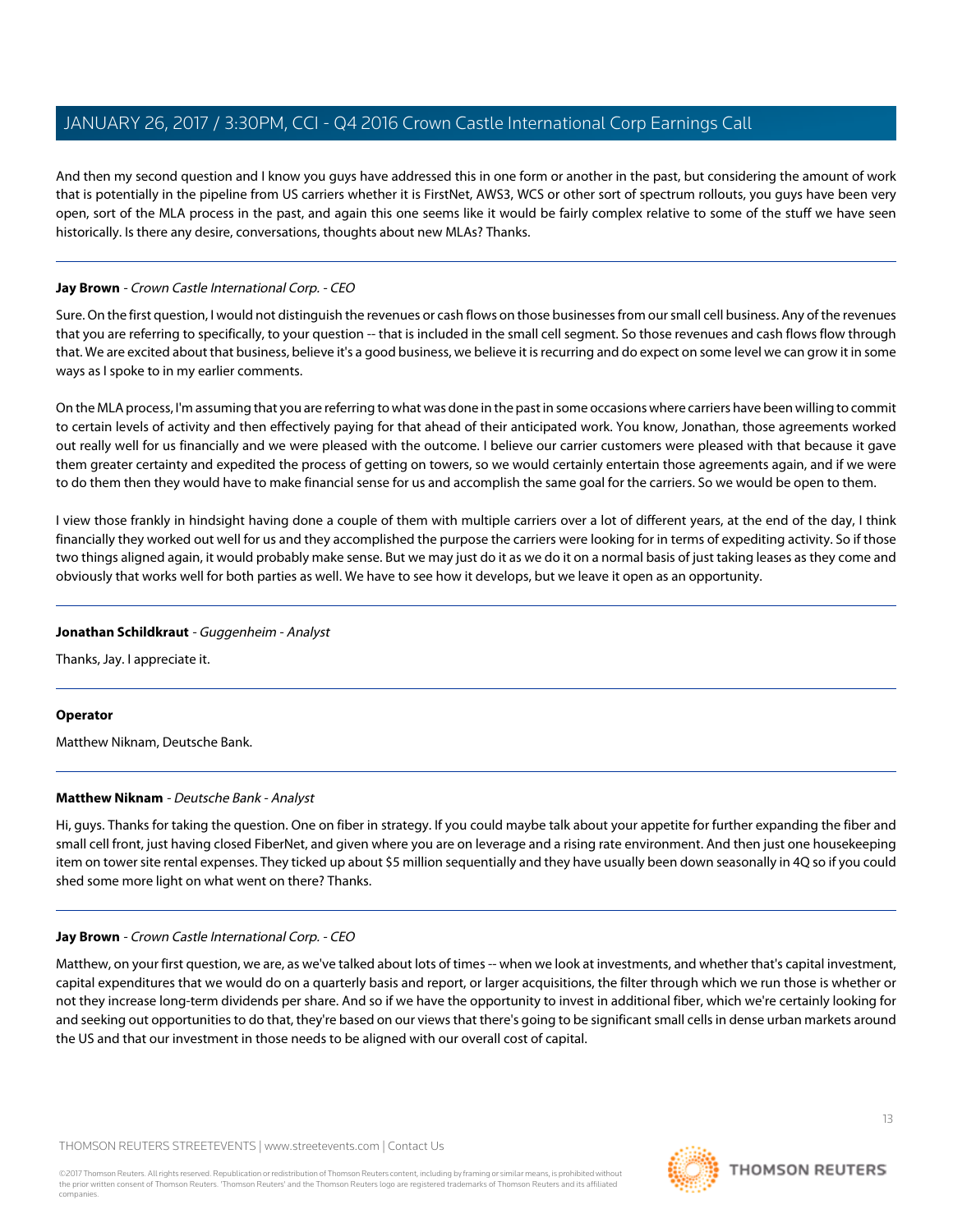So you raised the point that in a rising rate environment, as we underwrote the most recent assets, we certainly didn't need current financing rates to look at what we thought the long-term returns were. We used a forward curve in terms of interest rates to account for that, and then we've got to get comfortable that over the long-term we can get a return for the weighted average cost of capital. Depending on the size, we may need to use equity at points, which we have done in the past. But we will consider that as a part of the overall return and make sure that it's compelling. And ultimately the measure of that is whether or not it increases dividends per share, and that dividends per share obviously accounts for the effect of however we finance the asset, we have got to drive incremental returns from what we would consider absent doing any of those actions.

# **Daniel Schlanger** - Crown Castle International Corp. - CFO

As Jay pointed out, we have thought about and baked into our outlook an increasing interest rate environment to the extent that we would have to look at an acquisition, we would do so again and just try to take a view on what that would look like. The second thing I would point out on the equity: if you look at what we did for FiberNet is, we had assumed cost to capital in our modeling and therefore we went out and sold the equity where we could clear that cost to capital back in the fourth quarter, even before it closed. Because we want to be very true to that increasing dividend per share to make sure that we lock in that cost to capital and returns that we're looking at.

With respect to tower site rental expenses going up, there are a few things that happened in the fourth quarter that -- I think the important part is that we did not include in our 2017 guidance and outlook. We have not made them continue through the 2017's, so you can take away from that there are things that we don't expect to incur going forward. So there were -- it's just small things here and there that added up in the quarter that we don't include in the FY17 guidance.

# **Matthew Niknam** - Deutsche Bank - Analyst

Okay, and if I could just follow-up on the first question. Are you seeing any demand from your carrier customers in markets beyond the top 10? I know I think in the past you've talked about sort of supporting carrier needs for densification in some of the larger markets, but are you beginning to see that sort of spread beyond these larger markets today?

# **Jay Brown** - Crown Castle International Corp. - CEO

We are seeing it spread beyond the top 10 markets. There are a number of markets inside the top 50, well outside the top 10, where we're seeing small cell activity. If you look at the majority of the activity as well as the majority of the capital that we are spending, we're still in the top probably 10 to15 markets of the US, but we do expect that will continue to grow well beyond just the top 10 markets.

# **Dan Schlanger** - Crown Castle International Corp. - CFO

And like we pointed out in our last quarter, in the case study around Chicago, it's not only expanding from the top 10 and beyond but also from the central business districts in the top 10 to more the suburban areas. We see the expansion both ways -- of the demand for small cells.

#### **Matthew Niknam** - Deutsche Bank - Analyst

Got it. Thank you.

# **Operator**

We go to Amir Rozwadowski of Barclays.

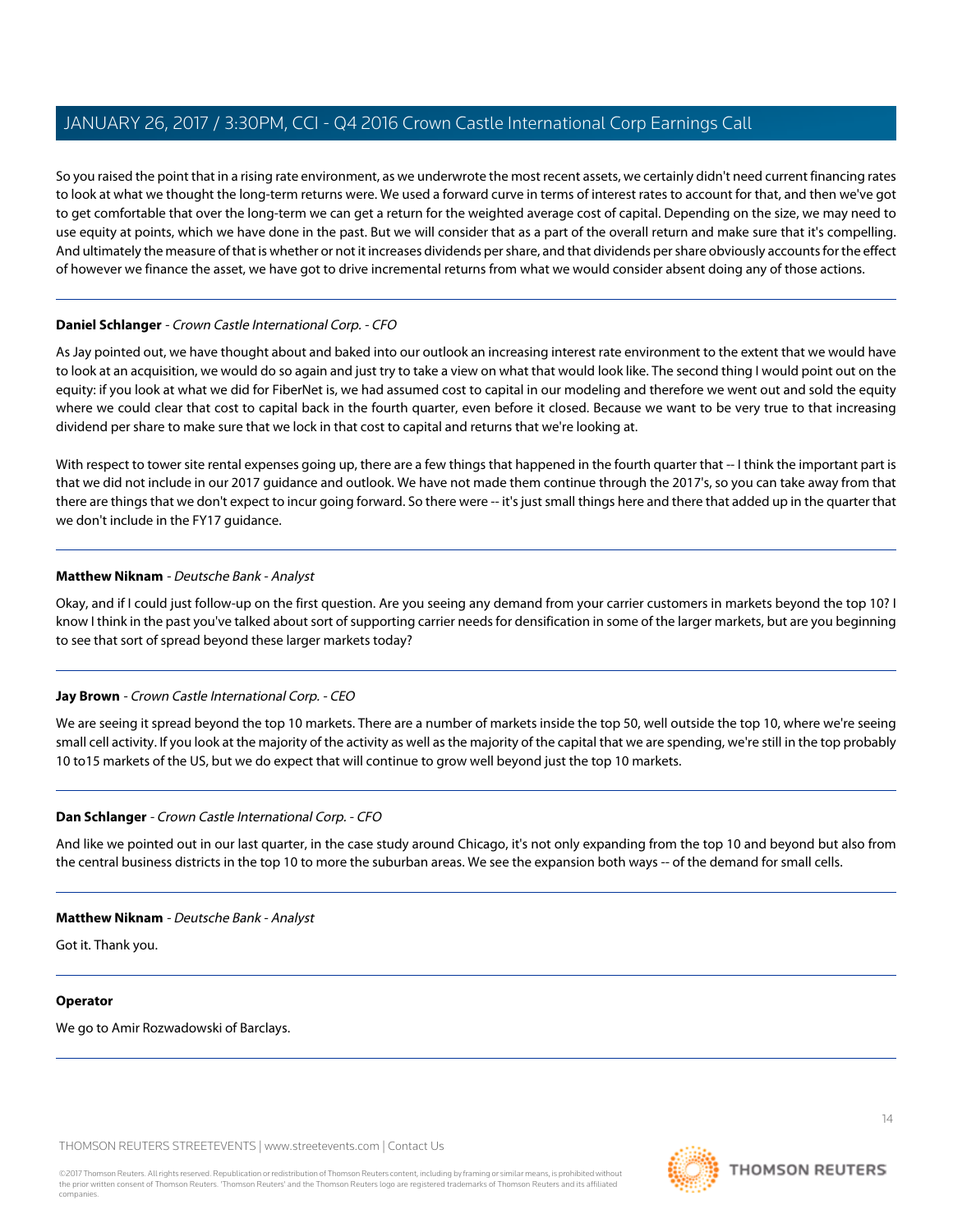# <span id="page-14-0"></span>**Amir Rozwadowski** - Barclays Capital - Analyst

Thanks very much. I just wanted to follow up on some of the prior questions in what seems to be a rapidly evolving end market structure. A lot of the combinations that seem to be discussed in the market seem to drive a lot of discussions around the initial deployment of 5G and whether or not it actually can provide the type of services promised at a meaningful level. If you look at the opportunities over the next few years, are you factoring in a meaningful opportunity based on these initial deployments, or should we think about the deployment of current fallow spectrum and densification that's in the hands of the carriers at the moment as a primary opportunity for the foreseeable future?

#### **Jay Brown** - Crown Castle International Corp. - CEO

Yes, it would be the latter and not the former. As we think about our business, we tend to look at our forecast and the activity and we are really not assuming all of the potential upsides that could come. Which has been the great thing about both the tower business and now we believe about the small cell business. You don't have to believe in upside usage case on mobile data in order to justify the investments that we are making or to deliver significant returns for the shareholder. That's a great place to be. We will let the upside take care of itself. We obviously think the assets have a tremendous amount of growth and upside.

It's interesting, and the nature of the question really drives home the point. If we were on a conference call 15 years ago talking about towers, the discussion was around the transition from 2G to 2.5G and the opportunity and the returns that that would drive, and now we are talking about the opportunity of 5G. And throughout those periods and all of the successes -- the technology shifts, we have seen additional revenues and additional tendency across the assets, and we believe that's the beauty of the shared infrastructure model. Both on towers, that we will see activity on that front, and then as densification occurs and data traffic increases, we are going to see the benefit of that on small cells as well.

# **Amir Rozwadowski** - Barclays Capital - Analyst

Thanks very much. And one follow-up, if I may. The debate on the sustainability of escalators seems to continue. Now this is something you folks have expressed your views on for some time so I won't belabor the point, but I would like to ask: what is the sort of potential middle ground that could take place between yourselves and the carriers? Is it re-engaging on some of the MLAs, as you have mentioned? I would love any color you can provide on that front.

# **Jay Brown** - Crown Castle International Corp. - CEO

Yes, Amir, we have not seen any change in the pricing environment. And as we talked about, our business model and propositions of the carriers is based on a value proposition. The underlying cost of the real estate has escalated far faster than the escalators under their lease agreements, and far faster than the pricing increases that have occurred on the asset. And we have been able to take upon ourselves that higher escalating cost and share that among multiple operators, which has limited the amount of growth in their costs that they would've authorized incurred, that would occurred to them if there wasn't a shared infrastructure provider. So, I don't see any change in the pricing environment and frankly the value proposition, I think, continues to hold as we are able to sustain a higher level of costs and be able to share that across multiple operators in order to hold their costs down.

#### **Amir Rozwadowski** - Barclays Capital - Analyst

That's very helpful. Thank you very much for the additional color.

#### **Operator**

Matthew Heinz, Stifel.

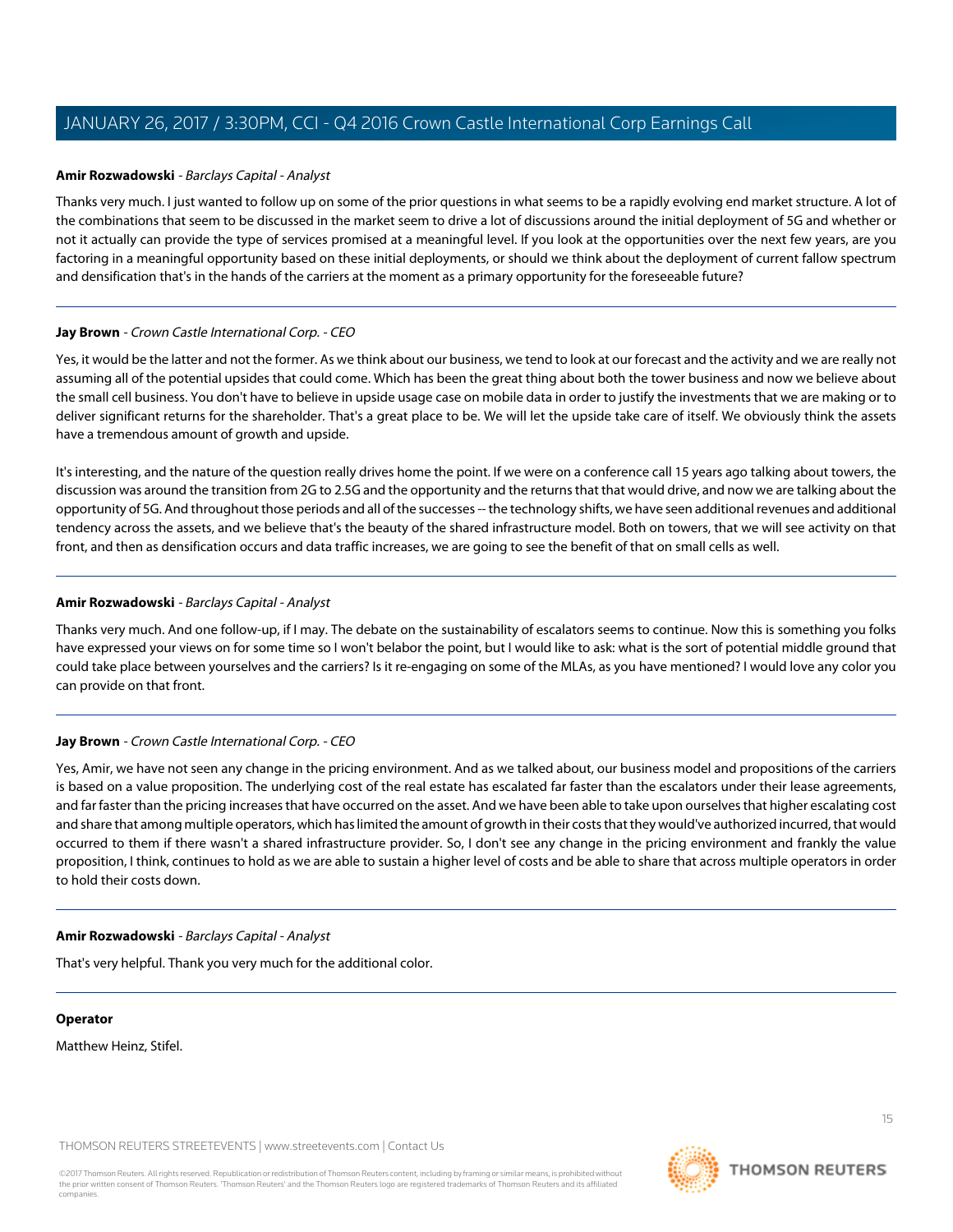# <span id="page-15-0"></span>**Matthew Heinz** - Stifel Nicolaus - Analyst

Thanks. Good morning. With respect to FiberNet and the footprint, I am just wondering what sort of visibility or funnel you had in those markets as you were underwriting the deal in terms of carrier demand for new small cell sites? And, I guess, whether that pipeline has changed at all since the deal was announced? Maybe the breakdown of anchor notes versus co-locations and when should we expect to see incremental site revenues showing up on the fiber?

# **Jay Brown** - Crown Castle International Corp. - CEO

Matthew, I think on the second part of those questions, I will probably beg off on that level of specificity. But on the first part of the conversation, we are having significant conversations with all of the carriers and have a pretty good understanding, we believe, around how they're thinking about the deployment of small cells in macro sites across the country. And our FiberNet acquisition was based in part on the insight that we have from working with customers. So we absolutely had insight, and as I mentioned, there is significant opportunity and activity going on in the South Florida markets that we gained fiber footprint in as well as Houston.

# **Matthew Heinz** - Stifel Nicolaus - Analyst

Okay. Thanks. And as a follow-up to that. As I think about your shared infrastructure focus, I guess that is inclusive of a fairly broad range of potential asset types, and as we consider the opportunity around commercial IOT kind of enabling that with Edge computing notes, is that something you would like to capture in the long term, kind of beyond just the consumer mobility opportunity? What is your level of openness to alternative asset types beyond the tower and fiber focus you have today?

# **Jay Brown** - Crown Castle International Corp. - CEO

Yes. Our focus is in providing the infrastructure. As we look at the opportunity, and I think you raised a good one around commercial Internet [of things], those are likely to grow across wireless networks for which we would expect to be a significant provider of space to deploy those wireless networks. But we don't [view-quarter] our strategy as ourselves owning the wireless networks themselves, or interfacing directly with the consumer, and whether that consumer comes in the form of an individual or a commercial internet of things. I do think, as I mentioned in one of my earlier answers, I do think there are opportunities for our tower assets in real estate to be used in greater ways, and the more upside cases around what will happen with the IOT over time. And we're certainly focused on what those opportunities might be and can provide additional upside to our base case assumptions.

#### **Matthew Heinz** - Stifel Nicolaus - Analyst

Okay. Thanks, Jay. I appreciate it.

**Jay Brown** - Crown Castle International Corp. - CEO

Yes.

#### **Operator**

Spencer Kurn.

THOMSON REUTERS STREETEVENTS | [www.streetevents.com](http://www.streetevents.com) | [Contact Us](http://www010.streetevents.com/contact.asp)



**THOMSON REUTERS**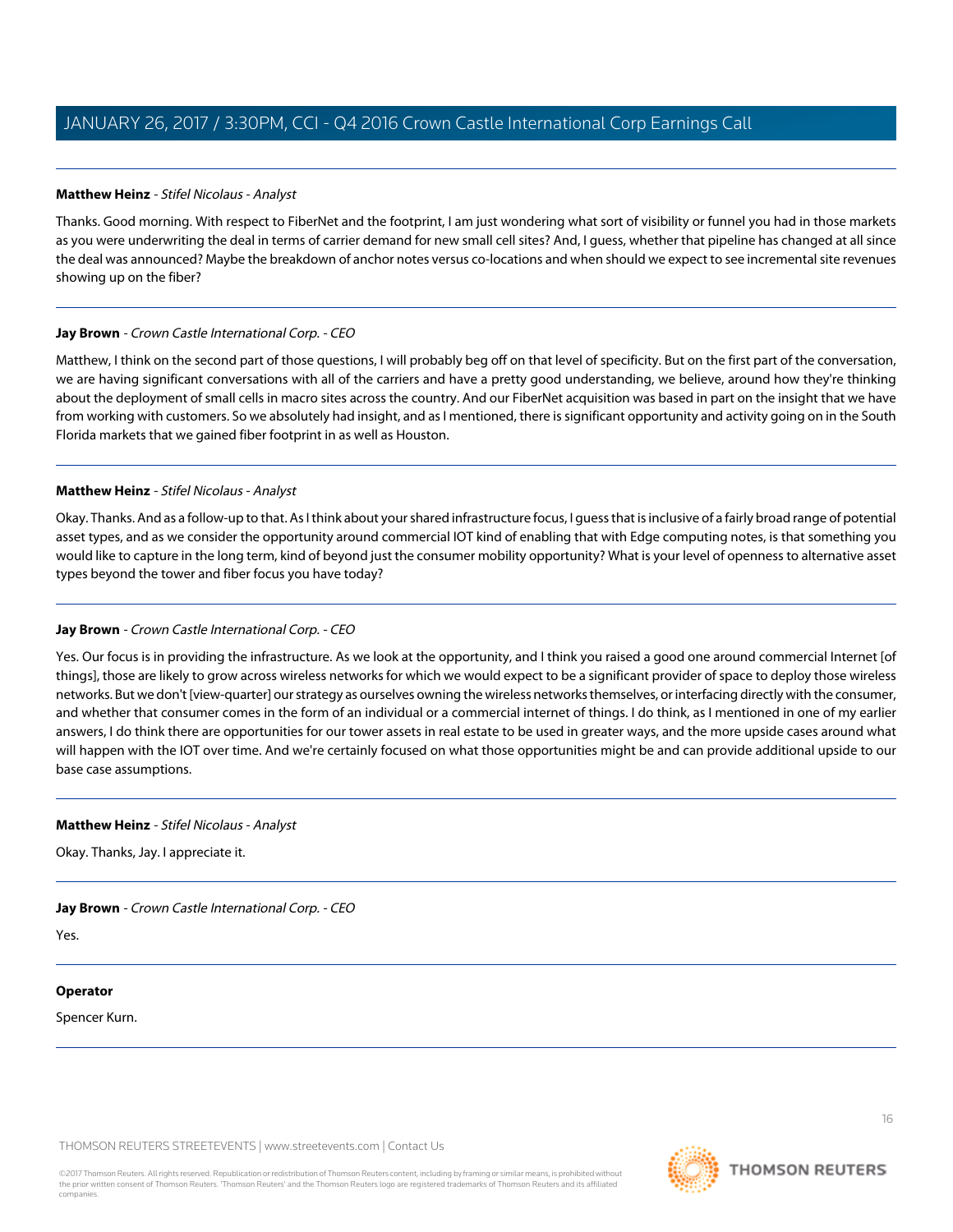# <span id="page-16-0"></span>**Robert Chatfield** - New Street Research - Analyst

This is Robert Chatfield on for Spencer. Thanks for taking the question. I want to ask, given recent comments about potential tie-ups between US wireless carriers and cable companies, how do you see those potential outcomes or tie-ups affecting both the existing lease-up or the lease-up of existing small cell deployments as well as organic demand for new small cell deployments taken -- given consideration for the fiber plan that the cable companies might have?

# **Matthew Heinz** - Stifel Nicolaus - Analyst

Yes. I don't want to speculate specifically on any of the rumors that are in the market this morning. But I think I would take you back, Robert, to the shared economic model. Obviously for a long period of time, some portion of the carriers' wireless networks have been self-performed, whether that was towers or the ownership and build of their own fiber. But we found significant opportunities for a shared economic model, and regardless of ultimately who owns the wireless networks and who is deploying wireless networks, we believe the shared economic model is the most cost-effective and efficient way for carriers to deploy wireless networks. And we would expect, regardless of what consolidations occur and ultimately who the owners of those networks are, that a shared solution will be the most cost-effective and will be a part of the solution that they would use.

# **Dan Schlanger** - Crown Castle International Corp. - CFO

Robert, just to add something to what Jay said earlier to an answer, in to another question, which is: the implication of all of this activity is mobile demand is going to grow significantly because people are trying to get at that mobile demand as efficiently as possible. It may not be the only reason for those types of consolidations, but it is one of the reasons. And that gives us -- you've got another data point to confirm our belief that serving as the infrastructure provider to meet that mobile demand is really a great place to be. We think that all of these things do have potentially a positive implication for our overall business model and something I think would play out well for us.

# **Matthew Heinz** - Stifel Nicolaus - Analyst

Thanks, that's helpful. Sorry, wasn't trying to catch you in the comments about the rumors. Maybe I will ask the question a little bit differently. Basically you look at the cable plan versus the fiber deployments that you might see in some of your small cell networks. What would be the differences between those existing in the ground plans versus yours? I think answering that question might get to what I was trying to get at.

# **Jay Brown** - Crown Castle International Corp. - CEO

Well I would probably answer it, honestly, the same way. I think I understood that's where you were driving with the question. If you look at the wireless operators today, many of them have significant fiber footprints. And we are still seeing significant activity in small cells because the route uniqueness of our fiber, the density of that fiber, the capacity of the fiber, and the shared economic model that we offer is still the most cost-effective way for those networks to be deployed.

It's also true that today carriers self-perform some of those activities. So to the extent that there was a new owner of wireless networks, whether that was as an acquirer or as building out a new network, I think you would see a similar pattern where you have use of both the shared economic model as well as self-perform. And ultimately, I think this is sort of to the benefit of the tower industry, but that shared economic model, because of its lower cost, the carriers are looking for opportunities to drive out costs in the network and we are the provider for that. And so I don't think any equation on that front would change as a result of a cable operator moving into the wireless space. I think as Dan said, it is supportive of the long-term view that the world is going wireless and there is significant mobile data demand ahead.

#### **Matthew Heinz** - Stifel Nicolaus - Analyst

Okay. Thanks.

THOMSON REUTERS STREETEVENTS | [www.streetevents.com](http://www.streetevents.com) | [Contact Us](http://www010.streetevents.com/contact.asp)

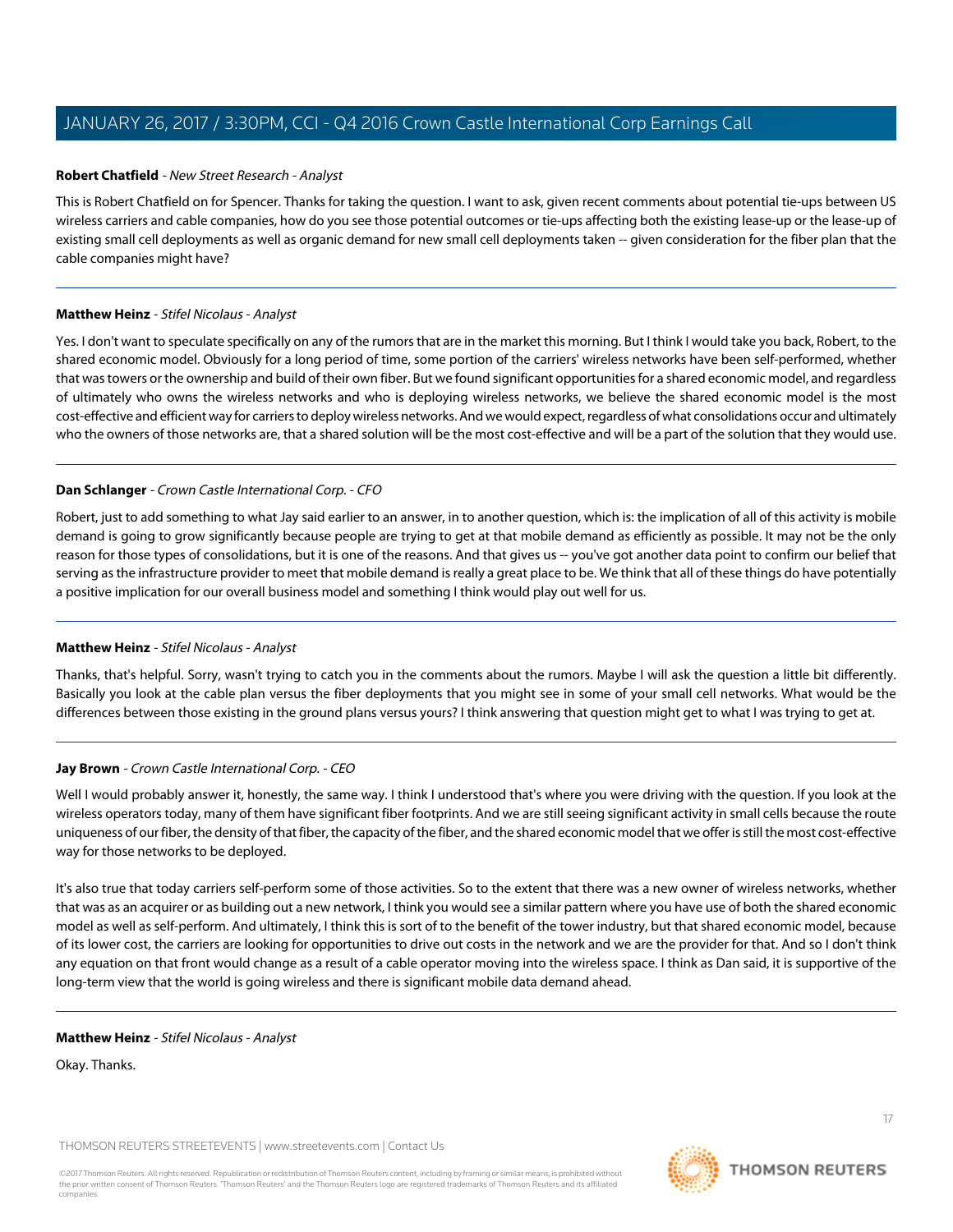# **Operator**

Batya Levi, UBS.

# <span id="page-17-0"></span>**Batya Levi** - UBS - Analyst

Great, thank you. A couple follow-ups. First, going back to the churn question. If you look at churn aside from the acquisition-related churn coming from PCS, Clearwire, Leap, it looks like there's an uptick this year. Can you talk maybe what is driving that? And going back to the small cell. I believe that you had guided a similar CapEx level for small cell deployment this year versus FY16, given all of the activity in the market do you see potentially an opportunity to accelerate that spend in the near term? Thank you.

# **Jay Brown** - Crown Castle International Corp. - CEO

Yes. To speak on the churn, there really isn't an uptick. It's really that normal churn of the non-consolidation non-renewals is still in the 1% range, which is relatively consistent with where it has been. To the extent that there may be a small uptick it's really not our big four. It wouldn't be in our big four customers, it would be in the other customers. But we don't think that it's a material amount at all, nor do we think it's an indication of what's going on in the market. We see the non-consolidation churn to be relatively consistent with historical.

# **Dan Schlanger** - Crown Castle International Corp. - CFO

Our underwrite on CapEx for 2017 for small cells as you stated is similar to what we saw in 2016. Typically, the amount of timeline between when we sign up a customer and when they go on-air, that cycle is a 12 to 15 month cycle in order to get small cell nodes to be built, at a minimum, sometimes it's longer than that. It can be an 18 to 24 month cycle. So the uptick as we would talk about activity, both that we're talking about, or talking with our customers about, or that they publicly start to talk about, the CapEx spend for that and then ultimately the resulting revenue would be beyond, in all likelihood, be beyond the calendar year 2017 both in terms of material capital spend as well as then the ongoing revenue.

We -- I think, absent other factors, I think we are biased to believe that -- when I made the comment earlier in the call -- that ultimately we believe small cells could be of a similar scale as towers. We certainly anticipate that there's going to be significant investment and opportunity in the years ahead, and the scale of that would be much larger than what we are currently seeing. So our bias is that it is upward movement but I think you are unlikely to see a meaningful increase to our activity in 2017.

# **Batya Levi** - UBS - Analyst

Great, that's helpful. One more follow-up on the macro side. Would fiber, with public safety network about to be planned and deployed and maybe some of the national carriers not having full coverage in the rural footprint, do you see an opportunity to build macro towers in more rural locations right now?

#### **Jay Brown** - Crown Castle International Corp. - CEO

There may be some opportunity for that. Frankly, I would tell you that's not really where our focus is. We are focused right now on the major US metro markets and believe most of the capital spend as well as the return opportunity is going to exist in those markets. There may be opportunities to do that and we may participate in that, but I think we are more likely to be focused on investment in small cells.

#### **Batya Levi** - UBS - Analyst

Okay. Great. Thank you.

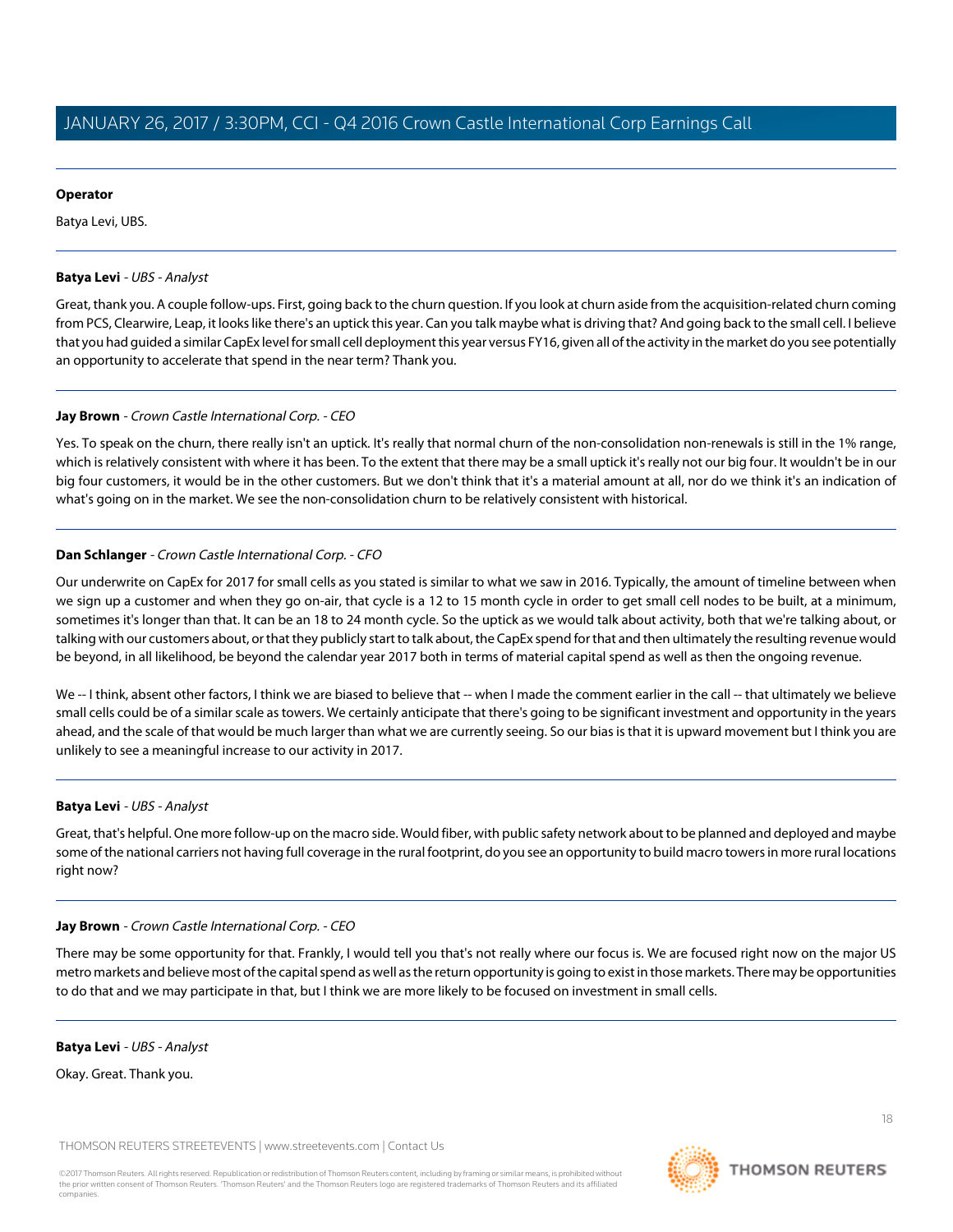### **Operator**

Mike McCormack, Jefferies.

# <span id="page-18-0"></span>**Mike McCormack** - Jefferies LLC - Analyst

Hi, guys. Thanks. Maybe, Jay, just a quick comment on what you're seeing out there as far as the small cell deployments go, with respect to time to deploy and cost on your side to deploy as well, and where that sort of pacing and how that looks? And then secondly, maybe just a comment regarding the broadcast auction -- and it clearly seems like there has been fairly tepid demand there. Just wondering, as you look out over your longer-term outlook how that might change your view given what appears to be, again, sort of low demand for that spectrum.

# **Jay Brown** - Crown Castle International Corp. - CEO

Yes, on the first question, time to deploy and cost, we have seen the cost stay relatively similar to what it has been over the last couple of years in terms of the costs to deploy the system. Time to deploy is about the same as what it has been, maybe a little bit more extended than the last couple of years. I think it is supportive of our notion that there are high barriers to entry in that business and it takes a long time to build new systems, so there's a big advantage of owning fiber in the markets and being able to go out and co-locate tenants onto that existing fiber footprint. And the time and cost to deploy is really supportive of that view of the barriers to entry and the opportunity ahead of us for the assets that we own today.

On the broadcast auction side, I won't speak to how much the spectrum band goes for or ultimately how it gets used, but what I would point to is, going back and looking at the business over a very long period of time, it's been terrific for the tower industry as spectrum is deployed and gets into the hands of an operator who has capital to deploy that and a use for it, and so I wouldn't at all take it as a negative. I think ultimately the spectrum that's in the market today under auction as well as additional spectrum that the FCC has been pretty clear about, over a long period of time, looking to find additional spectrum to put in the hands of wireless operators, I think that is a positive trend for the tower industry and a real tailwind for future growth.

# **Mike McCormack** - Jefferies LLC - Analyst

Great. Thanks, Jay.

#### <span id="page-18-1"></span>**Operator**

Walter Piecyk, BTIG

# **Walter Piecyk** - BTIG - Analyst

Thanks. Can you talk about the cadence of newly seen activity at small cells? Just kind of do the basic math, it looks like it yo-yos back and forth from quarter to quarter? Towers seem to be a little bit more regular, adding like \$22 million or \$23 million or so per quarter, where small cells I think it was less than \$5 million -- it was like \$9 million last quarter. Is that going to smooth itself out at some point, or how do we think about small cells going forward?

#### **Jay Brown** - Crown Castle International Corp. - CEO

Yes. I think as you described the yo-yo, it's probably more related to as these turn on as we are building systems, about 75% of the activity is related to us building new networks and about 25% is related to co-locating on existing systems. So you are looking at the timing of construction starts and finishes roughly in there. Over time, I think the other thing that will happen is if we are right about the scaling of the opportunity, it will get so

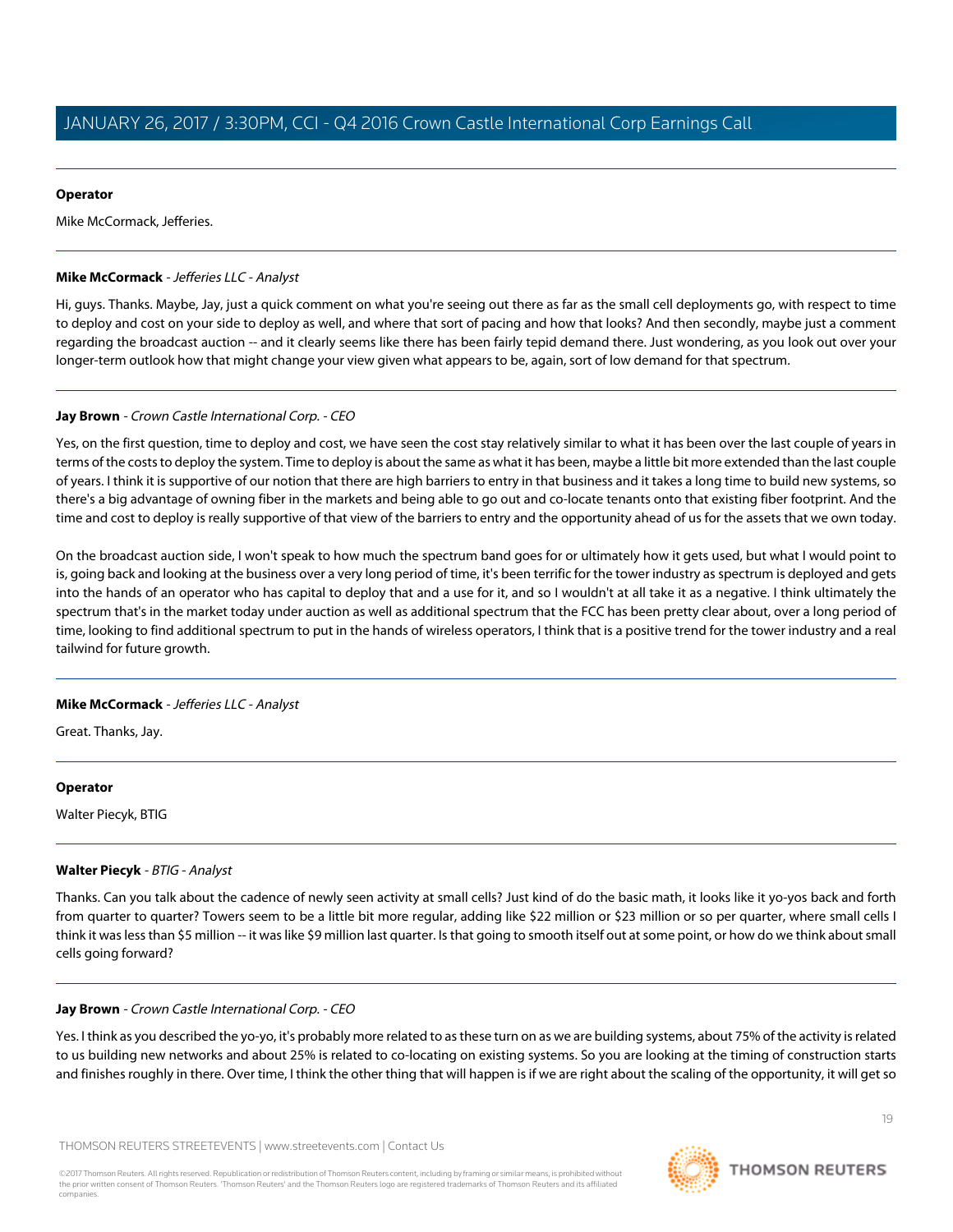big that those movements are not as noticeable and you are comparing those two businesses -- one is about \$400 million in revenue and the other one is about \$3 billion. And so the tower business tends to look little more smooth just given the relative size of it. I would not point you to anything that you could frankly predict or indicative of the business. I would point to, as we've tried to do over the call today, really focus on it year-over-year. So look at a 12-month period of time compared to the previous 12 months. I think that will give you the best indication of how we are doing.

# **Dan Schlanger** - Crown Castle International Corp. - CFO

Yes. And on that front, as you know in our outlook, that we think the small cell business is going to grow more in FY17 than it did in FY16 by about \$15 million. So year-over-year --

# **Walter Piecyk** - BTIG - Analyst

So you are sticking to the \$15 million, because the \$15 million is off, at least for me, a lower number because the fourth-quarter as far as the new leasing activity shows that your new leasing activity for the year is like \$28 million, so it's \$15 million off of that number? As far as that increase for FY17?

# **Jay Brown** - Crown Castle International Corp. - CEO

No. No. I would go back to year over year. We did about \$55 million roughly of new leasing activities in the small cell segment in 2016 and we think that's up about \$15 million in 2017 to about \$70 million.

# **Walter Piecyk** - BTIG - Analyst

Okay. Just another question on the small cell boxes. I know I come back to this every quarter but I can't help myself. Again, if you look at those boxes where you can put two or three tenants in them, is your anticipation that one operator is going to take up that second slot in a lot of those locations? Or is it more likely that a second operator will take the second -- I don't know if slot is the right term. But I think you know that I am talking about, when you crack those things open and you have got two tenants you can stick in those things, those things that are up on the lamppost.

#### **Jay Brown** - Crown Castle International Corp. - CEO

I think, Walter, you are going to have some of both. You are going to have some of those boxes where we have multiple tenants in them. I think we have showcased a number of systems including there in New York, walking around showing folks where in some cases we have three tenants in some of those boxes.

#### **Walter Piecyk** - BTIG - Analyst

Yes. On the bottom part.

**Jay Brown** - Crown Castle International Corp. - CEO

And in other places we will go next pole over. And add the tenant.

# **Walter Piecyk** - BTIG - Analyst

Sure.

THOMSON REUTERS STREETEVENTS | [www.streetevents.com](http://www.streetevents.com) | [Contact Us](http://www010.streetevents.com/contact.asp)

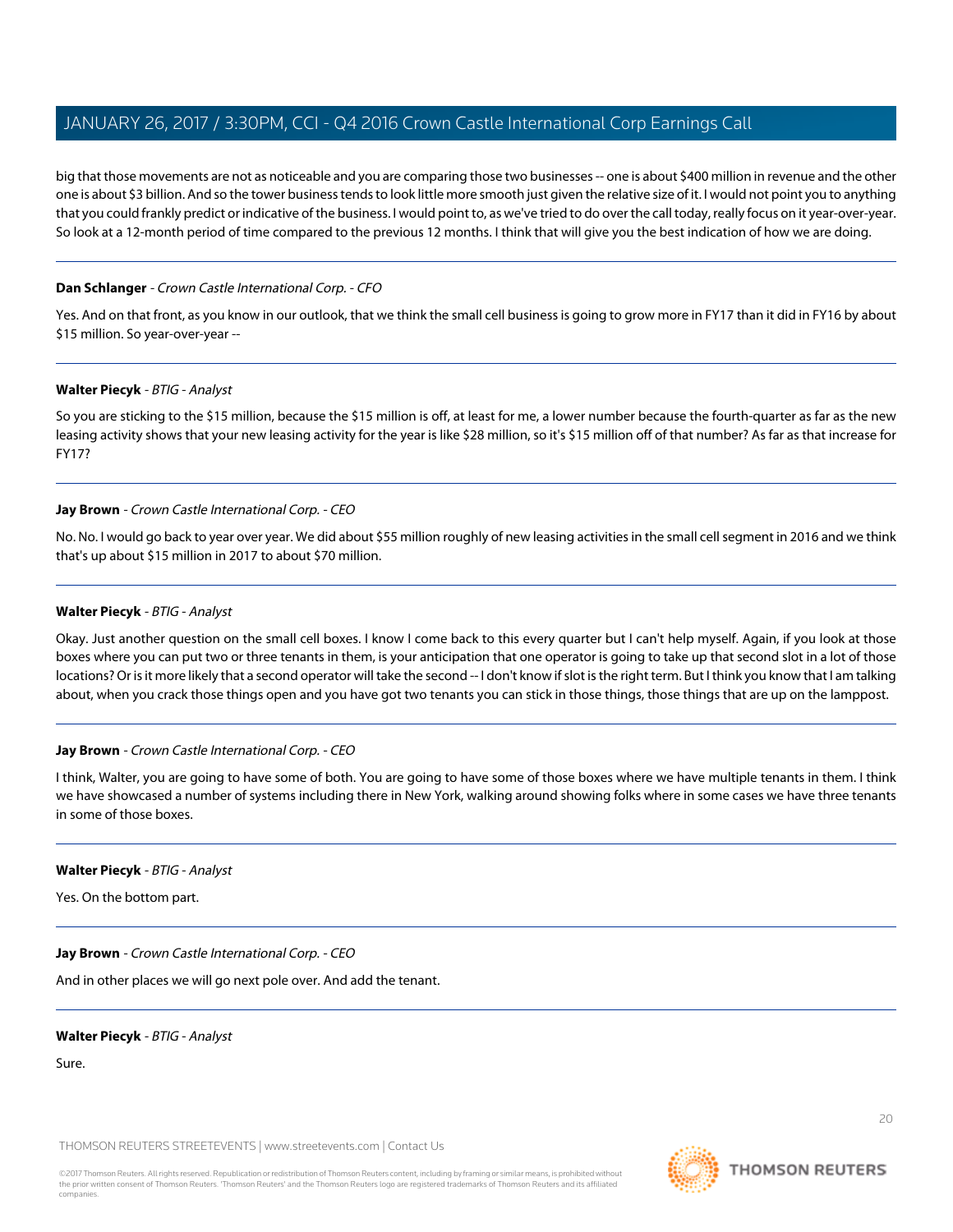# **Jay Brown** - Crown Castle International Corp. - CEO

I think you are going to have a mix of both, but ultimately the way we price it, though, comes back to return, and the aesthetics of a community are going to drive, ultimately, do we put two or three on the same light pole? That's not really the economic reality. The economic reality goes to -- the fibers is the really expensive asset in the mix, and it's across that fiber that we are driving additional return by adding tenants. Whether it goes on the same pole or the next pole over, we don't really care. We are focused on the return across the capital investment that we make.

# **Walter Piecyk** - BTIG - Analyst

I get it. And then just one last one on that same type of question. Take Verizon as an example. But this could be the case for any carrier. They have existing AWS spectrum that they are putting in small cells today, those small radios. When they are ready to do AWS3, is it contemplated that that AWS3 spectrum will also be in the same radio as the existing AWS? Or is that going to have to take a second slot? I'm not saying for -- obviously if they go back, they are not going to bother to replace, they will just the second slot. But let's say we're out into in 2018, your small cell business is ramping. Is the expectation that they can pack all of that AWS spectrum, the existing stuff, and the AWS3 into one radio, so it's only taking one of those three slots that is in that box that is on a lamppost?

# **Jay Brown** - Crown Castle International Corp. - CEO

I don't want to speak specifically for Verizon. (multiple speakers) So let me answer the question more generically for all of the carriers. Small cells have amendment activity to them in the same way that towers do. And that amendment activity as to the answer I just gave you, looks in a similar way. So in some cases the amendment will be they will come back with an additional spectrum band or an additional technology and they will go next pole over because they've put so much equipment in the first box that they are going next pole over. Sometimes the answer is they are trying to optimize the network differently, so they will go next pole over. And then at other times, they will go in the existing box and take up an additional slot in that box and that looks to us like any other new tenant that would go on there. So, and we would probably -- (multiple speakers).

# **Walter Piecyk** - BTIG - Analyst

Those were three examples. But that was not the example I asked about. I said in 2018, let's say it's a new operator into a new market, and they have all the spectrum, so they're not adding anything, this is brand-new to them, so they go into there: can they stack all of their AWS spectrum into just one of those slots or are they going to need two slots for existing AWS as well as AWS3? I understand everything you've said, I get that, and you're going to get more money from those, but since we are still early stages in the small cells I'm just interested in how much spectrum they can pack into one of those slots that is on that lamppost.

# **Jay Brown** - Crown Castle International Corp. - CEO

The answer is that it is theoretically technically possible to stack it all on one. It is possible that they could do that in the same way that it's possible on towers. I think that's a less likely outcome. I think you are more likely to see them add additional equipment and either be an amendment or a new lease for us. But it's theoretically possible that they could combine the spectrum bands and do it with a single piece of equipment, but that's not been what we've seen so far.

# **Walter Piecyk** - BTIG - Analyst

Got it. Thank you very much.

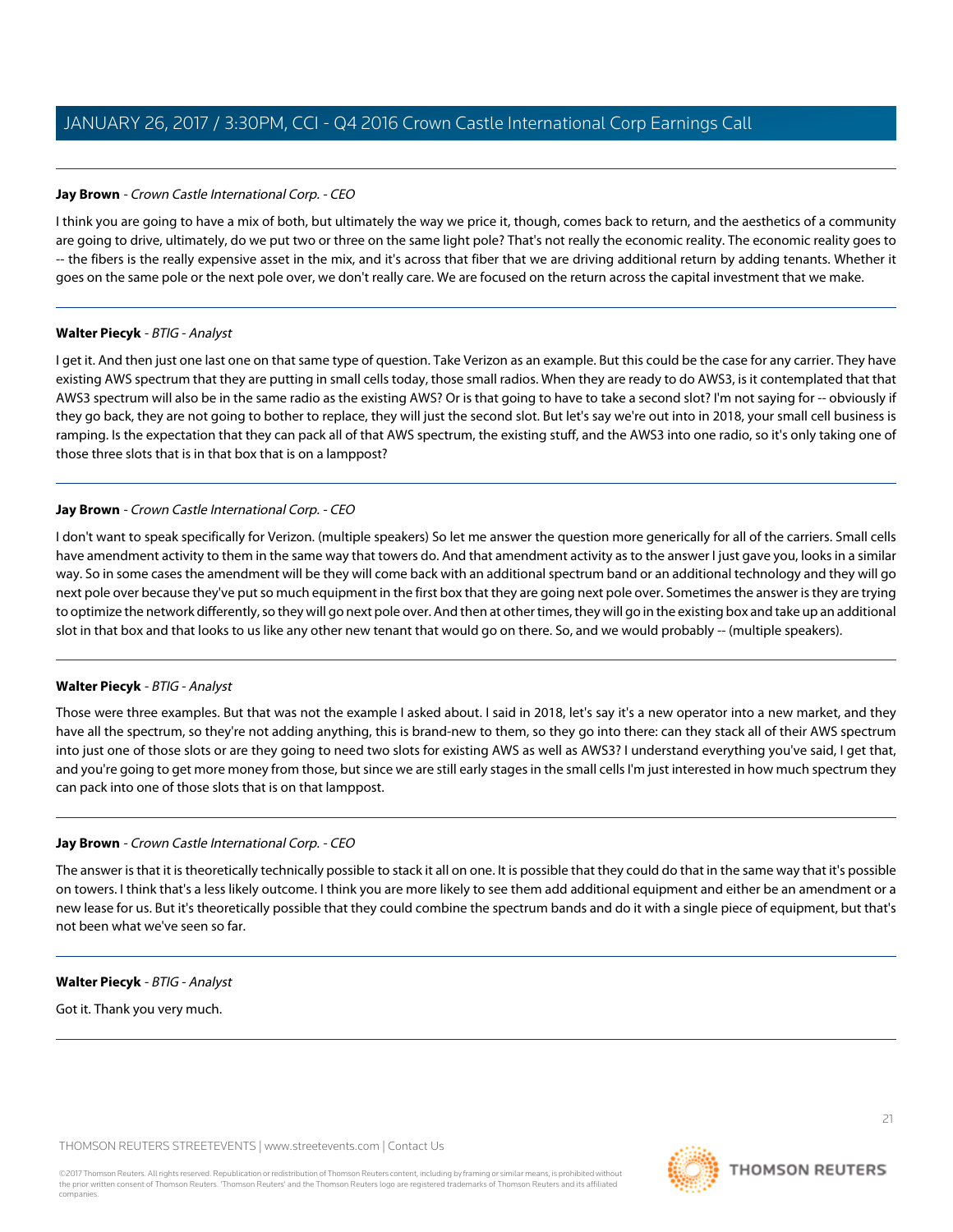# **Jay Brown** - Crown Castle International Corp. - CEO

I think we have time for maybe one more question.

### **Operator**

<span id="page-21-0"></span>Michael Bowen of Pacific Crest.

# **Michael Bowen** - Pacific Crest Securities - Analyst

All right. Thank you very much for squeezing me in. A couple if I may. Sorry if I missed this, but I wanted to make sure I understood with regard to the reduction in the organic growth projection in 2017, if I'm correct I think it went from 4.9% down to about 4.8%. Can you help us with a little detail there of exactly what is baked into that? And then another question is, we are hearing more and more about Project Loon over at Google. As that more, as you see them, is that a friend or foe? Is that something you could potentially see benefit or is that something that is going to take business possibly away? How are you thinking about that?

# **Dan Schlanger** - Crown Castle International Corp. - CFO

Michael. On the first one on organic growth, we kept organic growth consistent in our outlook from before until now, so it's not a reduction in growth. There's a higher base on which we provided it. So it looks like -- I think you did the math and it may be a little lower, from a percentage basis, but we did not change our assumptions on the activity levels or the growth that we expect in 2017.

# **Jay Brown** - Crown Castle International Corp. - CEO

On your second question, I think the carriers and operators will, over time, continue to look for opportunities to drive down the cost in their network, and so there may be a number of opportunities of whether it's Wi-Fi or offloading or other projects that the carriers come up with to offload some portion of the capacity off of the networks. And that is good for them in terms of reducing the cost and good for us as consumers in terms of improving the coverage and capacity of the networks. We don't see anything on the front, on that front or otherwise at the moment or out on the horizon that is damaging to our overall business.

# **Michael Bowen** - Pacific Crest Securities - Analyst

Okay. And one last one, if I could. You mentioned the yields on a per-customer basis for small cell. Can you compare and contrast those with tower? I think you said 6% to 7% for first customer on a small cell and then increasing from there. Is it similar, or can you help us with that?

# **Jay Brown** - Crown Castle International Corp. - CEO

On the tower side where built projects are being done in the market or where we're seeing builds and for which we are not investing capital because we don't find the returns to be attractive, there are some folks out building towers with initial yields that are in the 2% to 3% range. We don't frankly find those that interesting given the upper -- other opportunities that we have in front of us. As we look at maybe the larger acquisitions that have been done more recently, those traded in the 4.5% to 5% initial yield on the tower side. So the small cell returns are a little higher at initial yields than what we've seen in towers from an acquisition standpoint, and meaningfully higher relative to new builds. That probably has to do in part, though, with the complication and difficulty of constructing those. New tower builds are not being done in major metro markets in the US, so I think both the risk with the opportunity and the difficulty of completion is factored into those returns. It may not may not be fair, really, Michael, to compare those as apples to apples.